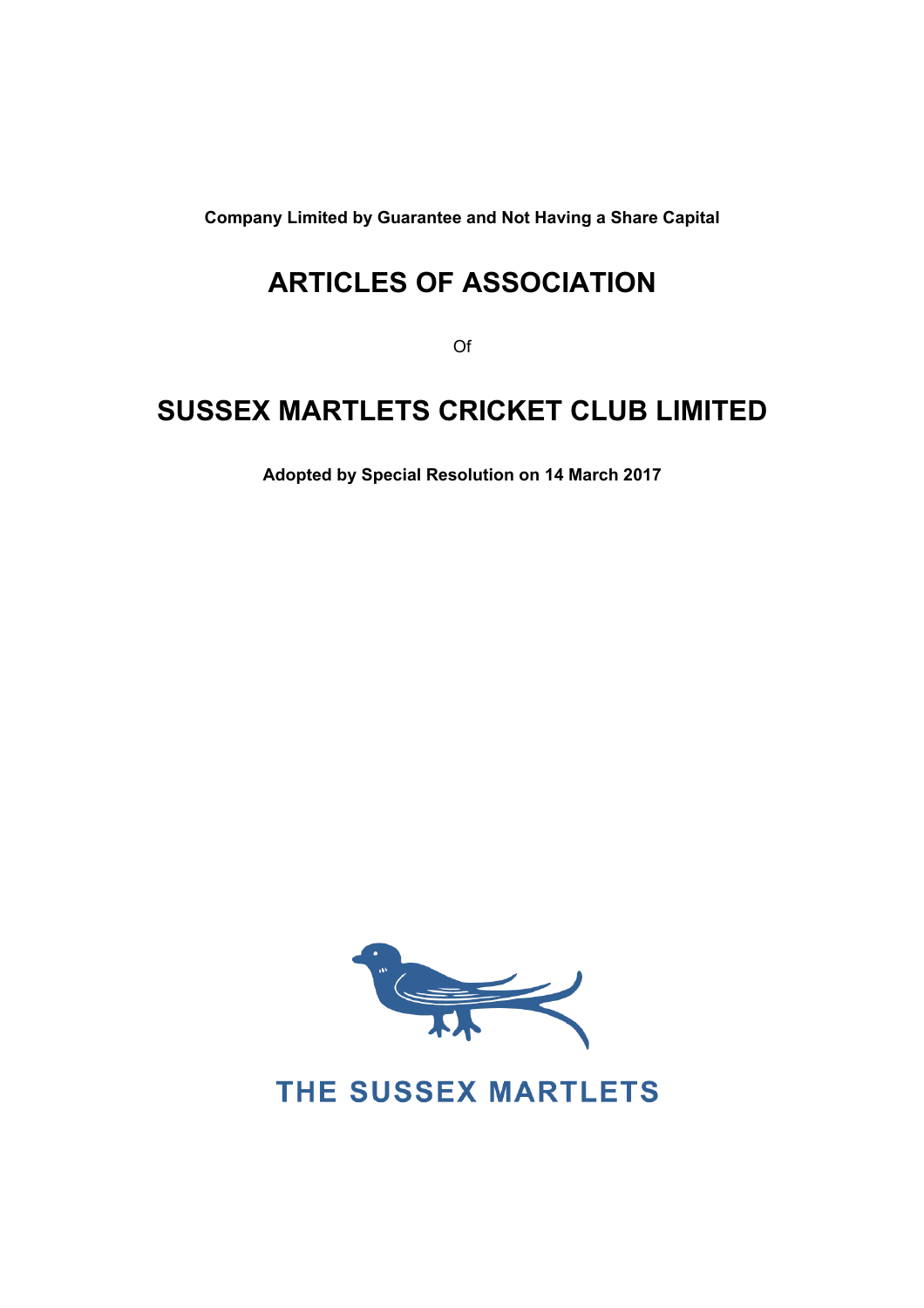### **Contents**

| 1.  |  |
|-----|--|
| 2.  |  |
| 3.  |  |
| 4.  |  |
| 5.  |  |
| 6.  |  |
| 7.  |  |
| 8.  |  |
| 9.  |  |
| 10. |  |
| 11. |  |
| 12. |  |
| 13. |  |
| 14. |  |
| 15. |  |
| 16. |  |
| 17. |  |
| 18. |  |
| 19. |  |
| 20. |  |
| 21. |  |
| 22. |  |
| 23. |  |
| 24. |  |
| 25. |  |
| 26. |  |
| 27. |  |
| 28. |  |
| 29. |  |
| 30. |  |
| 31. |  |
| 32. |  |
| 33. |  |
| 34. |  |
| 35. |  |
| 36. |  |
| 37. |  |
| 38. |  |
| 39. |  |
| 40. |  |
| 41. |  |
| 42. |  |
| 43. |  |
| 44. |  |
| 45. |  |
| 46. |  |
| 47. |  |
| 48. |  |
| 49. |  |
| 50. |  |
| 51. |  |
| 52. |  |
| 53. |  |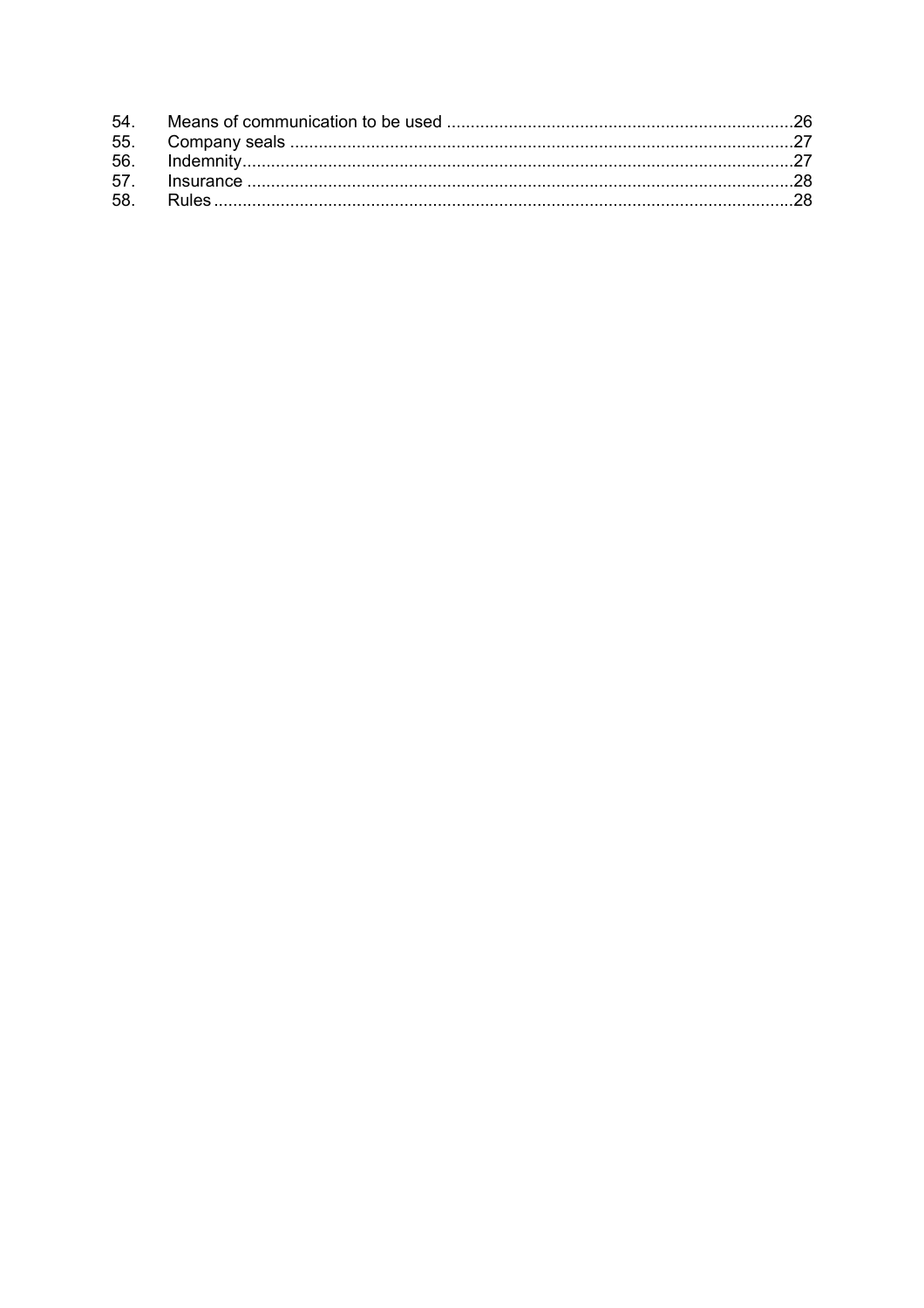# **PART 1**

### **INTERPRETATION AND LIMITATION OF LIABILITY**

#### **1. DEFINED TERMS**

1.1 In these Articles, unless the context requires otherwise:

**appointor** has the meaning given to that term in Article 28.1;

**Articles** means the Company's Articles of Association for the time being in force;

**bankruptcy** includes individual insolvency proceedings in a jurisdiction other than England and Wales or Northern Ireland which have an effect similar to that of bankruptcy;

**CA 2006** means the Companies Act 2006;

**Candidate** means a candidate for membership of the Club;

**chairman of the meeting** has the meaning given to that term in Article 39;

**Clear Days** means (in relation to the period of a notice) that period excluding the day when the notice is given or deemed to be given and the day for which it is given or on which it is to take effect;

**Club** means a cricket and golf club pursuant to Articles 3.1.2 and 3.1.3;

**Committee** means the committee described in Article 10;

**Committee Members** means those persons described in Article 10.1.1;

**Companies Acts** means the Companies Acts (as defined in section 2 of CA 2006), in so far as they apply to the Company;

**Conflict** has the meaning given to that term in Article 20.2;

**conflicted director** means a director who has, or could have, a Conflict in a situation involving the Company and consequently whose vote is not to be counted in respect of any resolution to authorise such Conflict and who is not to be counted as participating in the quorum for the meeting (or part of the meeting) at which such resolution is to be voted upon;

**director** means a director of the Company, and includes any person occupying the position of director, by whatever name called;

**document** includes, unless otherwise specified, any document sent or supplied in electronic form;

**electronic form** has the meaning given to that term in section 1168 of CA 2006;

**hard copy form** has the meaning given to that term in section 1168 of CA 2006;

**Honorary Member** means a member of the Club upon whom honorary membership has been bestowed by the Committee from time to time;

**instrument** means a document in hard copy form;

**Match Manager** means a match manager appointed by the cricket or golf subcommittee of the Club (as the case may be) for the purposes of managing cricket or golf fixtures of the Club from time to time;

**MCC** means Marylebone Cricket Club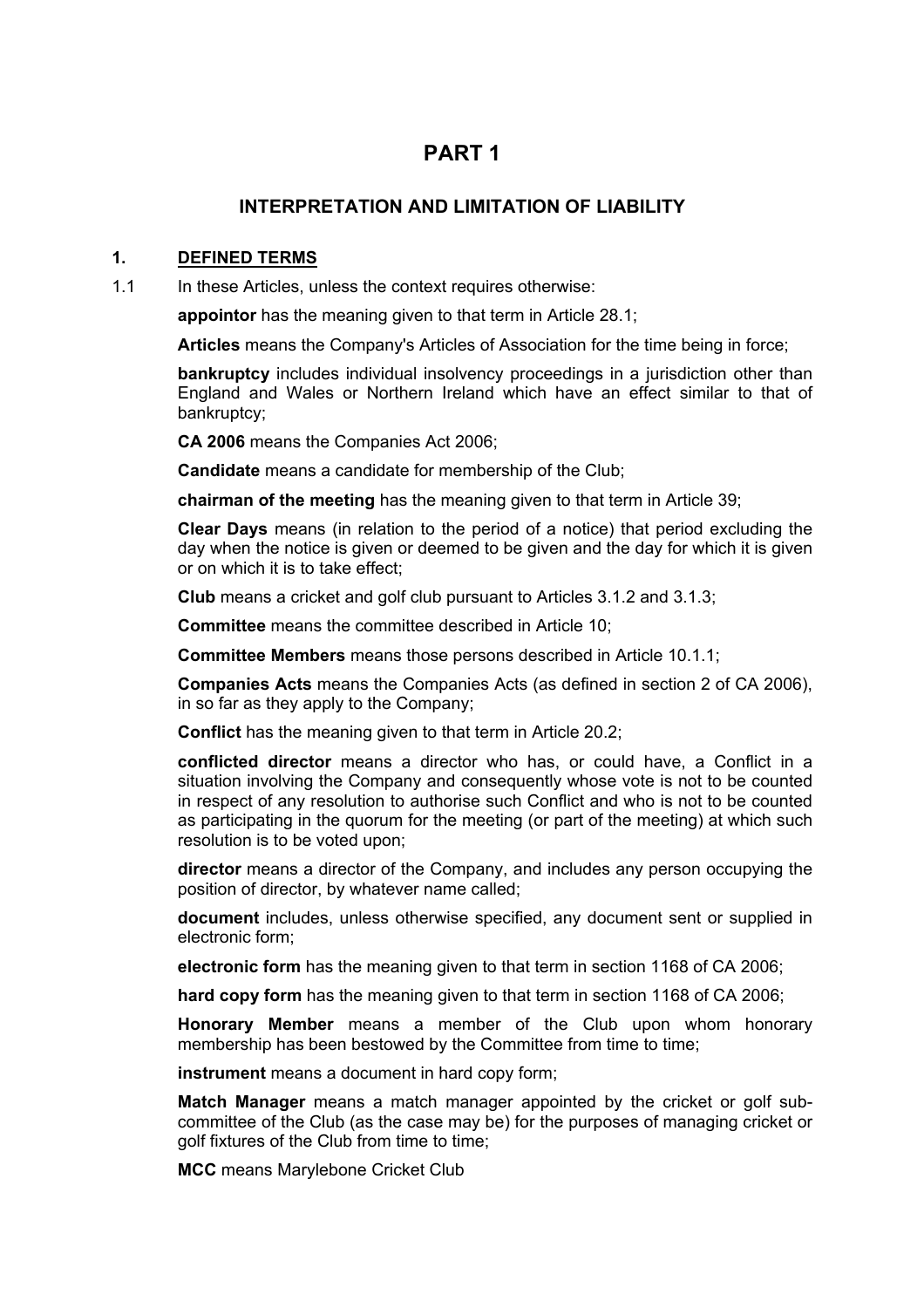**member** has the meaning given to that term in section 112 of CA 2006;

**Model Articles** means the model articles for private companies limited by guarantee contained in Schedule 2 of the Companies (Model Articles) Regulations 2008 (SI 2009/3229) as amended prior to the date of adoption of these Articles;

**non-conflicted director** means any director who is not a conflicted director;

**Officer** means an officer of the Club as set out in clause 9.1;

**ordinary resolution** has the meaning given to that term in section 282 of CA 2006;

**participate**, in relation to a directors' meeting, has the meaning given to that term in Article 16,

**President** has the meaning given to that term in Article 36;

**proxy notice** has the meaning given to that term in Article 50.2,

**proxy notification address** has the meaning given to that term in Article 51.1;

**relevant officer** has the meaning given to that term in Article 57.2.1, as the case may be,

**relevant loss** has the meaning given to that term in Article 57.2.2;

**Rules** means the Articles and any rules or byelaws made by the directors pursuant to Article 58;

**Secretary** means the secretary of the Club from time to time;

**Special resolution** has the meaning given to that term in section 283 of CA 2006;

**Subscription Date** means 1 April in each year or such other date as determined by the Committee from time to time;

**subsidiary** has the meaning given to that term in section 1159 of CA 2006;

**Temporary Member** means a temporary member of the Club for the purposes of fulfilling a fixture ;

**United Kingdom** means Great Britain and Northern Ireland; and

**writing** means the representation or reproduction of words, symbols or other information in a visible form by any method or combination of methods, whether sent or supplied in electronic form or otherwise.

- 1.2 Save as otherwise specifically provided in these Articles, words and expressions which have particular meanings in the Model Articles shall have the same meanings in these Articles, subject to which and unless the context otherwise requires, words and expressions which have particular meanings in CA 2006 as in force on the date when these Articles become binding on the Company shall have the same meanings in these Articles.
- 1.3 Headings in these Articles are used for convenience only and shall not affect the construction or interpretation of these Articles.
- 1.4 Unless expressly provided otherwise, a reference to a statute, statutory provision or subordinate legislation is a reference to it as it is in force from time to time and shall include any orders, regulations or subordinate legislation from time to time made under it and any amendment or re-enactment of it or any such orders, regulations or subordinate legislation for the time being in force.
- 1.5 Any phrase introduced by the terms "including", "'include"', "in particular" or any similar expression shall be construed as illustrative and shall not limit the sense of the words preceding those terms.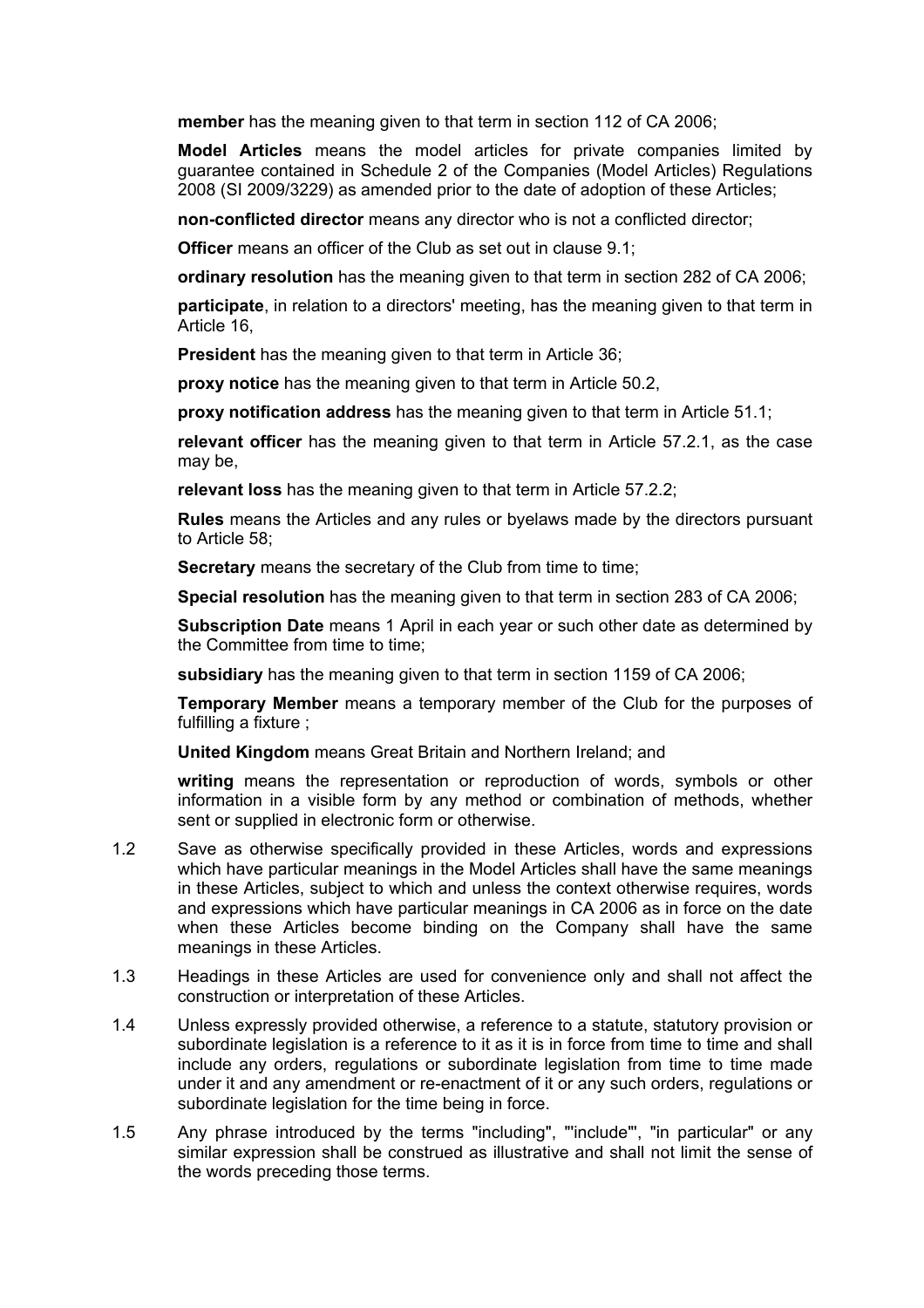- 1.6 No regulations set out in any statute or in any statutory Instrument or other subordinate legislation concerning companies, including but not limited to the Model Articles, shall apply to the Company, but the following shall be the Articles of association of the Company.
- 1.7 In these Articles the masculine gender shall include the feminine gender.

### **2. LIABILITY OF MEMBERS**

- 2.1 The liability of each member is limited to £1.00, being the amount that each member undertakes to contribute to the assets of the Company in the event of it being wound up while he is a member or within one year after he ceases to be a member, for
	- 2.1.1 payment of the Company's debts and liabilities contracted before he ceases to be a member;
	- 2.1.2 payment of the costs, charges and expenses of winding up; and
	- 2.1.3 adjustment of the rights of the contributories among themselves.

## **PART 2**

### **STATEMENT OF OBJECTS**

### **3. OBJECTS**

- 3.1 The objects for which the Company is established are:
	- 3.1.1 to acquire the undertaking and assets of the unincorporated association the Sussex Martlets Cricket Club;
	- 3.1.2 to administer a members' club for the purpose of playing wandering, competitive, non-league cricket based in the County of Sussex, which is played to a high standard within the "Spirit of Cricket" as defined in the current MCC Code, and which seeks to promote the social ethos and qualities of the game both on and off the field;
	- 3.1.3 to play and promote golf and such other sports as may be relevant to members of the Club and to its objectives;
	- 3.1.4 to carry on any other trade or business whatsoever which can, in the opinion of the Company, be advantageously earned on by the Company in connection with or ancillary to any of the general business of the Company or is calculated directly to benefit the Company or enhance the value of or render profitable any of the Company's property or rights or is required by any customers of or persons dealing with the Company;
	- 3.1.5 to purchase or by any other means acquire and take options over any property whatever, and any rights or privileges of any kind over or in respect of any property,
	- 3.1.6 to improve, manage, construct, repair, develop, exchange, let on lease or otherwise, mortgage, charge, sell, dispose of, turn to account, grant licences, options, rights and privileges in respect of, or otherwise deal with all or any part of the property and rights of the Company;
	- 3.1.7 to invest and deal with the monies of the Company not immediately required in such manner as may from time to time be determined and to hold or otherwise deal with any investments made,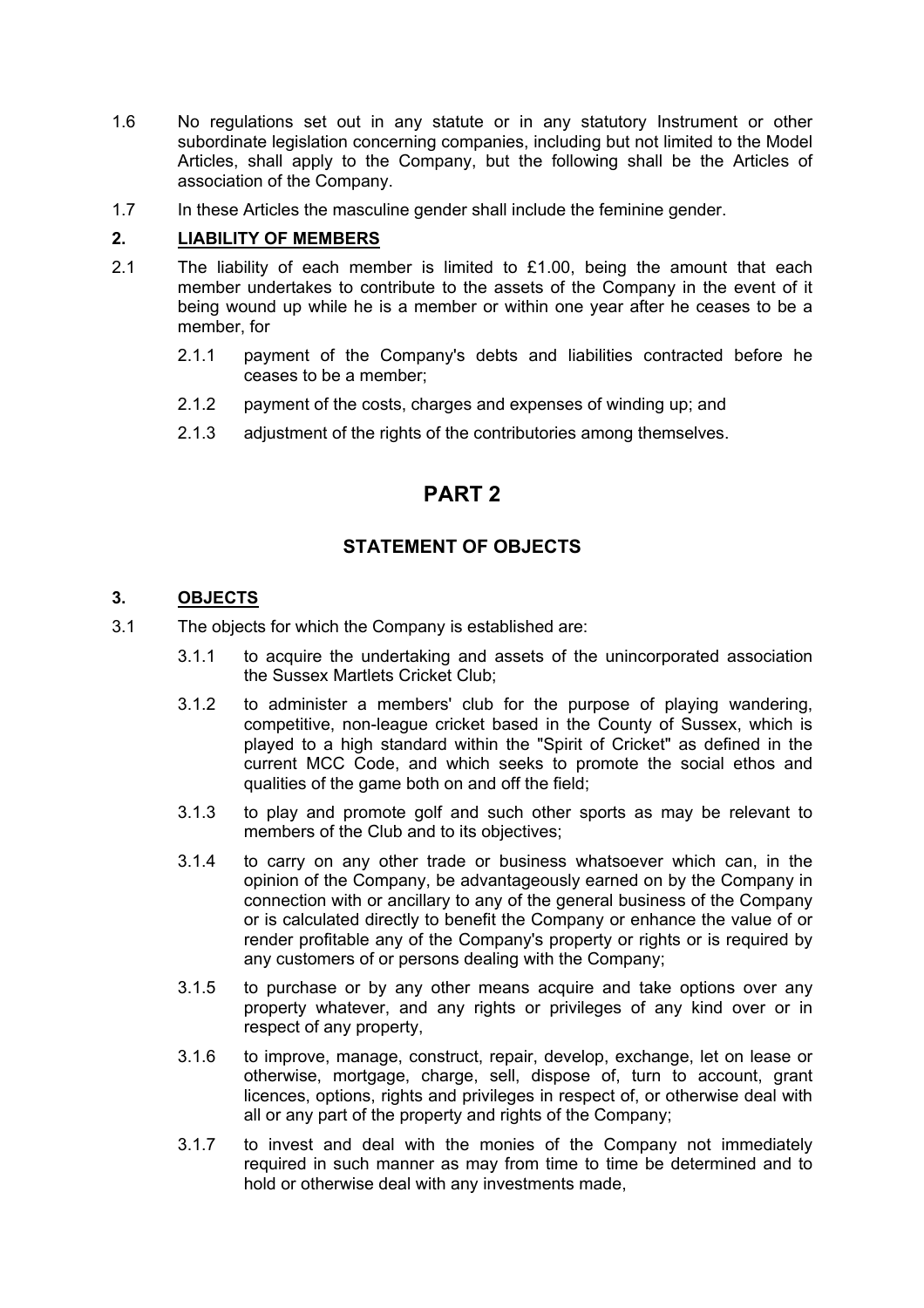- 3.1.8 to lend and advance money or give credit on such terms as may seem expedient and with or without security to customers and others, to enter into guarantees, contracts of indemnity and suretyships of all kinds to receive money on deposit or loan upon such terms as the Company may approve and to secure or guarantee the payment of any sums of money or the performance of any obligation by any company, firm or person including any holding company, subsidiary or fellow subsidiary company many manner,
- 3.1.9 to borrow and raise money in such manner as the Company shall think fit and to secure the repayment of any money borrowed, raised or owing by mortgage, charge, standard security, lien or other security upon the whole or any part of the Company's property or assets (whether present or future) and also by a similar mortgage, charge, standard security, lien or security to secure and guarantee the performance by the Company of any obligation or liability it may undertake or which may become binding on it;
- 3.1.10 to draw, make, accept, endorse, discount, negotiate, execute and issue cheques, bills of exchange, promissory notes, bills of lading, warrants, debentures, and other negotiable or transferable instruments,
- 3.1.11 to enter into any arrangements with any government or authority (supreme, municipal, local, or otherwise) that may seem conducive to the attainment of the Company's objects or any of them, and to obtain from any such government or authority any charters, decrees, rights, privileges or concessions which the Company may think desirable and to carry out, exercise, and comply with any such charters, decrees, rights, privileges and concessions,
- 3.1.12 to pay all or any expenses incurred in connection with the promotion, formation and incorporation of the Company, or to contract with any person, firm or company to pay the same;
- 3.1.13 to give or award pensions, annuities, gratuities, and superannuation or other allowances or benefits or charitable aid and generally to provide advantages, facilities and services for any persons who are or have been directors of, or who are to have been employed by, or who are serving or have served the Company, and to the wives, widows, children and other relatives and dependents of such persons, to make payments towards insurance; and to set up, establish, support and maintain superannuation and other funds or schemes (whether contributory or non-contributory) for the benefit of any such persons and of their wives, widows, children and other relatives and dependents; and
- 3.1.14 to do all or any of the things or matters aforesaid in any part of the world and either as principals, agents, contractors or otherwise, and by or through agents, brokers, subcontractors or otherwise and either alone or in conjunction with others.
- 3.2 The objects set forth in each sub-Article of this Article 3 shall not be restrictively construed but the widest interpretation shall be given thereto, and they shall not, except where the context expressly so requires, be in any way limited or restricted by reference to or inference from any other object or objects set forth in each sub-Article or from the name of the Company. None of each sub-Articles or the object or objects therein specified or the powers thereby conferred shall be deemed subsidiary or ancillary to the objects or powers mentioned in any other sub-Article, but the Company shall have full power to exercise all or any of the objects conferred by and provided in each of the said sub-Articles as if each sub- Article contained the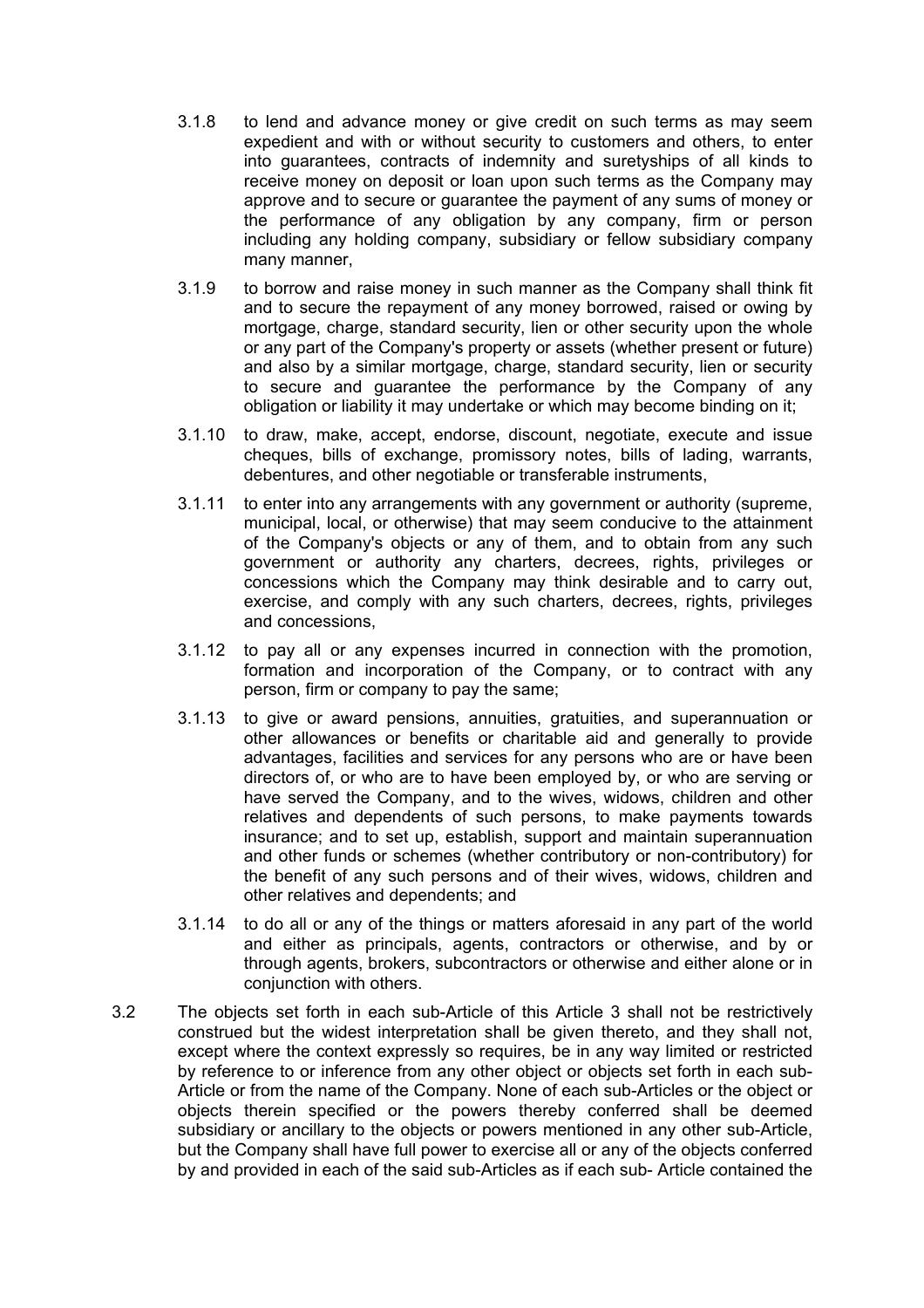objects of a separate company. The word company in this Article, except where used in reference to the Company, shall be deemed to include any partnership or other body of persons, whether incorporated, unincorporated and whether domiciled in the United Kingdom or elsewhere.

3.3 The Company may be dissolved by a special resolution of the members in general meeting of which not less than 28 clear days notice (in accordance with Article 40 (save as to notice period)) shall have been given to each member. If such resolution shall be passed, the directors at the direction of the Committee shall on such future date as shall be specified in such resolution (or if none, then forthwith) proceed to realise the property and assets and discharge all liabilities of the Company and distribute the net proceeds thereof either solely or proportionately to such institution or institutions or such body or bodies concerned with cricket or other sports or games connected with Sussex as the Committee in its discretion select. Upon completion of such distribution the Company shall be dissolved.

# **PART 3**

### **DIRECTORS**

### **DIRECTORS' POWERS AND RESPONSIBILITIES**

### **4. DIRECTORS' GENERAL AUTHORITY**

- 4.1 Subject to the Articles and to the applicable provisions for the time being of the Companies Acts, the directors are responsible for the management of the Company's business, for which purpose they may exercise all the powers of the Company.
- 4.2 The directors shall be those Officers set out at Articles 9.1.1 to 9.1.3 inclusive, namely the Chairman, the Secretary and the Treasurer of the Club.

### **5. NAME AND COLOURS**

- 5.1 Without prejudice to the generality of Article 4, the directors may resolve in accordance with Article 12 to change the Company's name.
- 5.2 The Club shall carry on under the style or name 'The Sussex Martlets'.
- 5.3 The colours of the Club shall be dark blue, light blue and pink.

### **6. MEMBERS' RESERVE POWER**

- 6.1 The members may, by special resolution, direct the directors to take, or refrain from taking, specified action.
- 6.2 No such special resolution invalidates anything which the directors have done before the passing of the resolution.

### **7. DIRECTORS MAY DELEGATE**

- 7.1 Subject to the Articles, the directors may delegate any of the powers which are conferred on them under the Articles:
	- 7.1.1 to such person or committee;
	- 7.1.2 by such means (including by a power of attorney);
	- 7.1.3 to such an extent,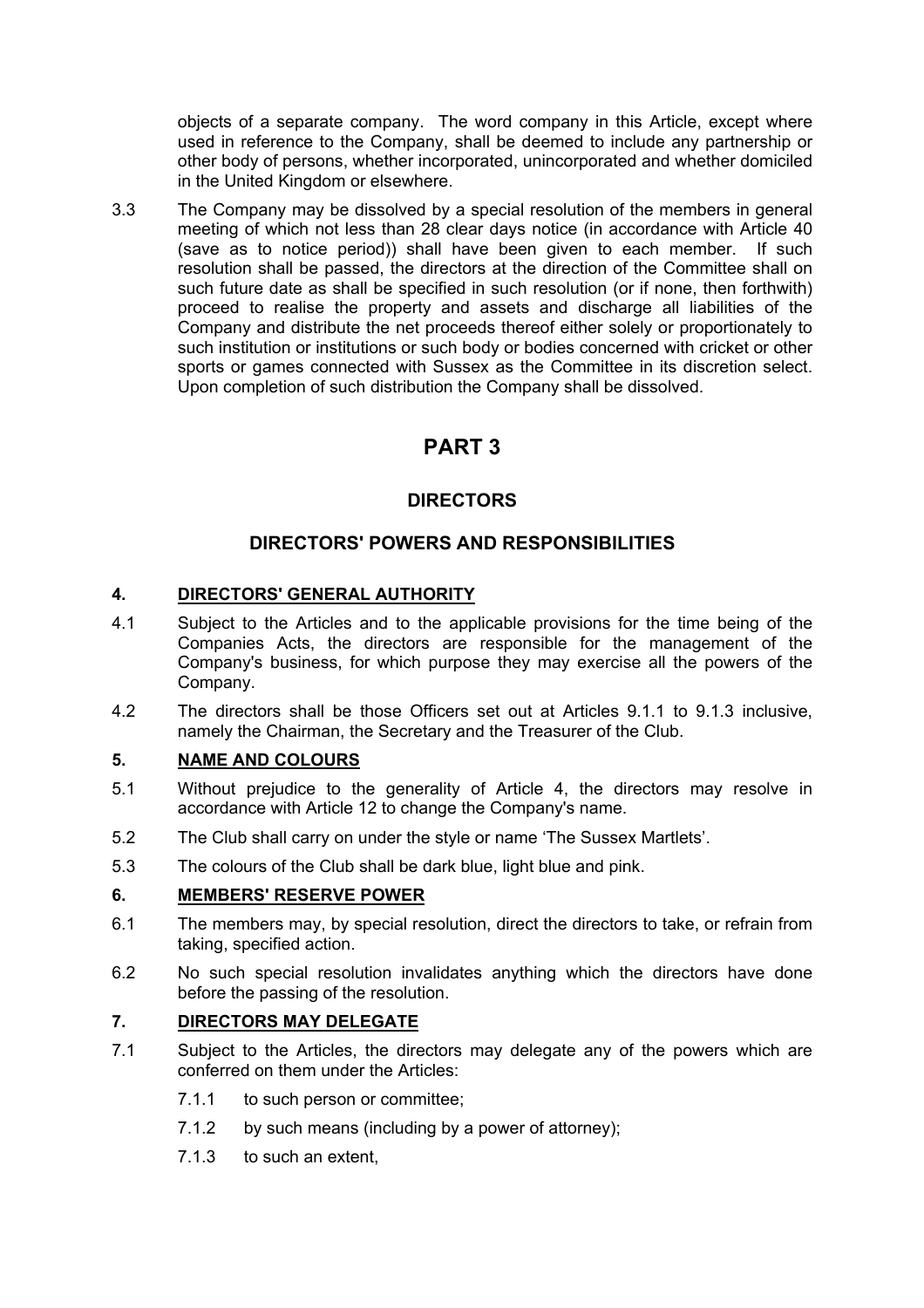- 7.1.4 in relation to such matters or territories; and
- 7.1.5 on such terms and conditions;

as they think fit

- 7.2 If the directors so specify, any such delegation may authorise further delegation of the directors' powers by any person to whom they are delegated
- 7.3 The directors may revoke any delegation in whole or part, or alter its terms and conditions

### **8. RETIREMENT OF DIRECTORS**

8.1 If a director resigns or is removed from his position as an Officer, he shall be deemed to have resigned as a director on the same date. He shall be replaced as a director by such person who assumes his duties as an Officer until the next annual general meeting.

#### **9. OFFICERS**

- 9.1 The officers of the Club shall be:
	- 9.1.1 The Chairman;
	- 9.1.2 The Secretary;
	- 9.1.3 The Treasurer;
	- 9.1.4 The Fixtures Secretary;
	- 9.1.5 The Chairman of the Cricket Sub-Committee;
	- 9.1.6 The Chairman of the Junior Martlets Section; and
	- 9.1.7 The Secretary of the Sussex Martlets Golfing Society.

### **10. THE COMMITTEE**

- 10.1 The composition, election, terms of office, responsibilities, powers and proceedings of the Committee shall be as follows:
	- 10.1.1 the Committee shall be composed of the Officers defined in Article 9.1 and such other Members as shall from time to time be elected at the Annual General Meeting but so that it shall at all times number not less than 9 nor more than 18 (including Officers); and
	- 10.1.2 nominations for Officers and other Committee Members shall be made in writing signed by a proposer and seconder (both being members) and must be received by the Secretary at least 14 days prior to the Annual General Meeting.
- 10.2 Terms of Office of the Committee
	- 10.2.1 Save in respect of those Committee Members who are directors (whose retirement shall be determined in accordance with Article 8, Committee Members (including Officers) shall serve for a term of 3 years and thereupon retire and be eligible for re-election for a further 3 years, and similarly thereafter for successive further 3 year terms without limitation.
- 10.3 Responsibilities of the Committee
	- 10.3.1 The Committee shall be responsible for the management of the property, funds and affairs of the Club and for that purpose shall establish and conduct such operating procedures as do not conflict with the Articles as it thinks fit.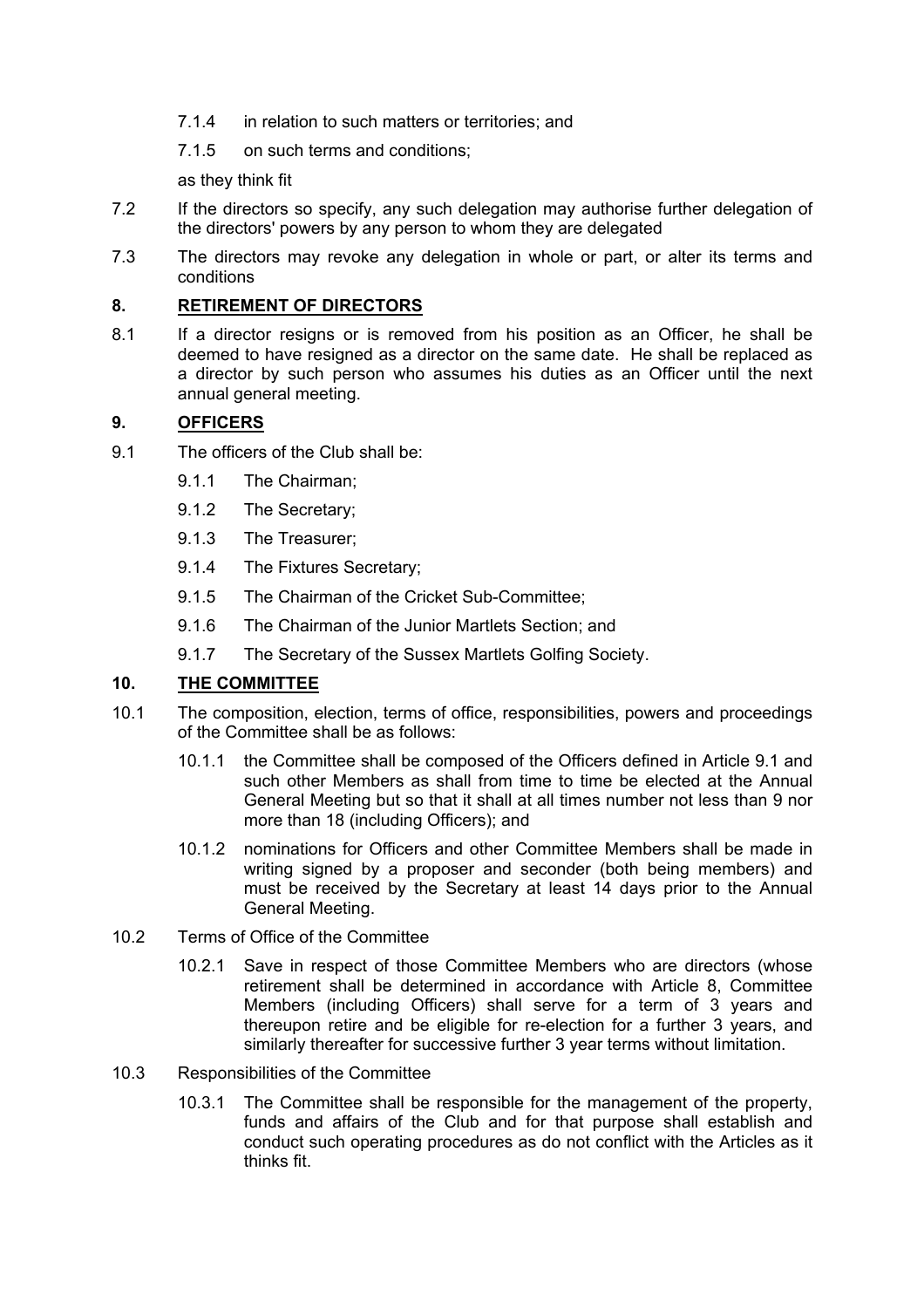- 10.4 Powers of the Committee
	- 10.4.1 The Committee shall have the following powers:
		- (a) To invest the funds of the Club as if it was the sole beneficial owner thereof.
		- (b) To fill any casual vacancy arising in respect of any Officer or Committee Member by appointing a person to hold office as such Officer or Committee Member until the next following Annual General Meeting.
		- (c) To co-opt any Member for assistance for such purposes, and for such periods as it may think fit.
		- (d) To appoint such Sub-Committees comprised of such members of the Committee for such purposes and with such powers (being delegated powers of the Committee) and on such conditions as it shall think fit, and so that:
			- (i) each such Sub-Committee shall file a report, for retention by the Secretary, at each Committee Meeting of all its proceedings since the last Meeting for the purpose of approval thereof by the Committee;
			- (ii) each Sub-Committee shall meet as often as its Chairman shall specify. Its decisions shall be taken by a simple majority of those present, its quorum shall be 2, and it shall be chaired by the Officer specified in Article 9.1, who shall, in the event of equality of votes, have a casting vote.
- 10.5 Proceedings of the Committee
	- 10.5.1 The proceedings of the Committee shall be conducted as follows:
		- (a) The Committee shall (subject to Article 10.5.1(b)) meet at such times and at such places as the Chairman shall decide, but not less than twice each calendar year.
		- (b) On the requisition of at least 6 Committee Members by at least 14 days notice in writing to the Secretary, the Chairman shall, as soon as is practicable, convene a meeting of the Committee at such time and at such place as shall be specified in such notice.
		- (c) All resolutions at the meeting of the Committee shall be decided by a simple majority of those present and voting in person.
		- (d) At each meeting of the Committee, the Chairman, or in his absence such other person as those of the members of the Committee who are present shall elect, shall chair the meeting and shall in the event of equality of votes have a second and casting vote.
		- (e) The quorum at any meeting of the Committee shall be five.
		- (f) The Minutes of each meeting of the Committee shall be maintained by the Secretary.

### **11. COMMITTEES**

11.1 Committees to which the directors delegate any of their powers must follow procedures which are based as far as they are applicable on those provisions of the Articles which govern the taking of decisions by directors.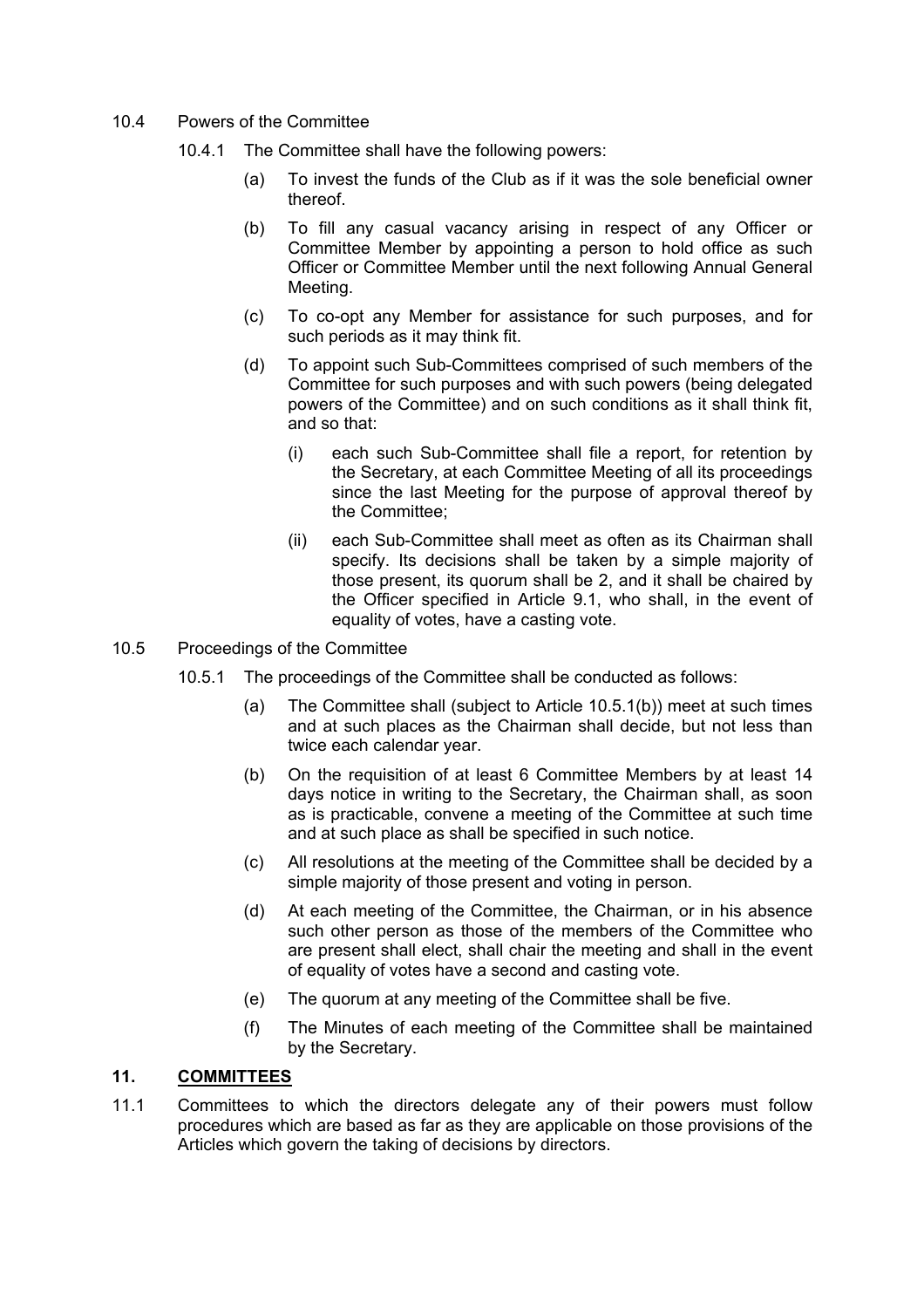- 11.2 The directors may make rules of procedure for all or any committees, which prevail over rules derived from the Articles if they are not consistent with them.
- 11.3 Where a provision of the Articles refers to the exercise of a power, authority or discretion by the directors and that power, authority or discretion has been delegated by the directors to a committee, the provision shall be construed as permitting the exercise of the power, authority or discretion by the committee.

### **DECISION-MAKING BY DIRECTORS**

### **12. DIRECTORS TO TAKE DECISIONS COLLECTIVELY**

- 12.1 The general rule about decision-making by directors is that a decision of the directors must be taken as a majority decision at a meeting or as a directors' written resolution in accordance Article 13 (Directors' written resolutions) or otherwise as a unanimous decision taken in accordance with Article 13 (Unanimous decisions)
- $12.2$  If

12.2.1 the Company only has one director for the time being, and

12.2.2 no provision of the Articles requires it to have more than one director,

the general rule does not apply, and the director may (for so long as he remains the sole director) take decisions without regard to any of the provisions of the Articles relating to directors' decision-making

12.3 Subject to the Articles, each director participating in a directors' meeting has one vote

#### **13. DIRECTORS' WRITTEN RESOLUTIONS**

- 13.1 Any director may propose a directors' written resolution by giving notice in writing of the proposed resolution to each of the other directors (including alternate directors)
- 13.2 If the company has appointed a company secretary, the company secretary must propose a directors' written resolution if a director so requests by giving notice in writing to each of the other directors (including alternate directors).
- 13.3 Notice of a proposed directors' written resolution must indicate:
	- 13.3.1 the proposed resolution, and
	- 13.3.2 the time by which it is proposed that the directors should adopt it.
- 13.4 A proposed directors' written resolution is adopted when a majority of the non-conflicted directors (or their alternates) have signed one or more copies of it, provided that those directors (or their alternates) would have formed a quorum at a directors' meeting were the resolution to have been proposed at such meeting.
- 13.5 Once a directors' written resolution has been adopted, it must be treated as if it had been a decision taken at a directors' meeting in accordance with the Articles

### **14. UNANIMOUS DECISIONS**

- 14.1 A decision of the directors is taken in accordance with this Article 14 when all nonconflicted directors indicate to each other by any means that they share a common view on a matter.
- 14.2 A decision may not be taken in accordance with this Article 14 if the non-conflicted directors would not have formed a quorum at a directors' meeting had the matter been proposed as a resolution at such a meeting.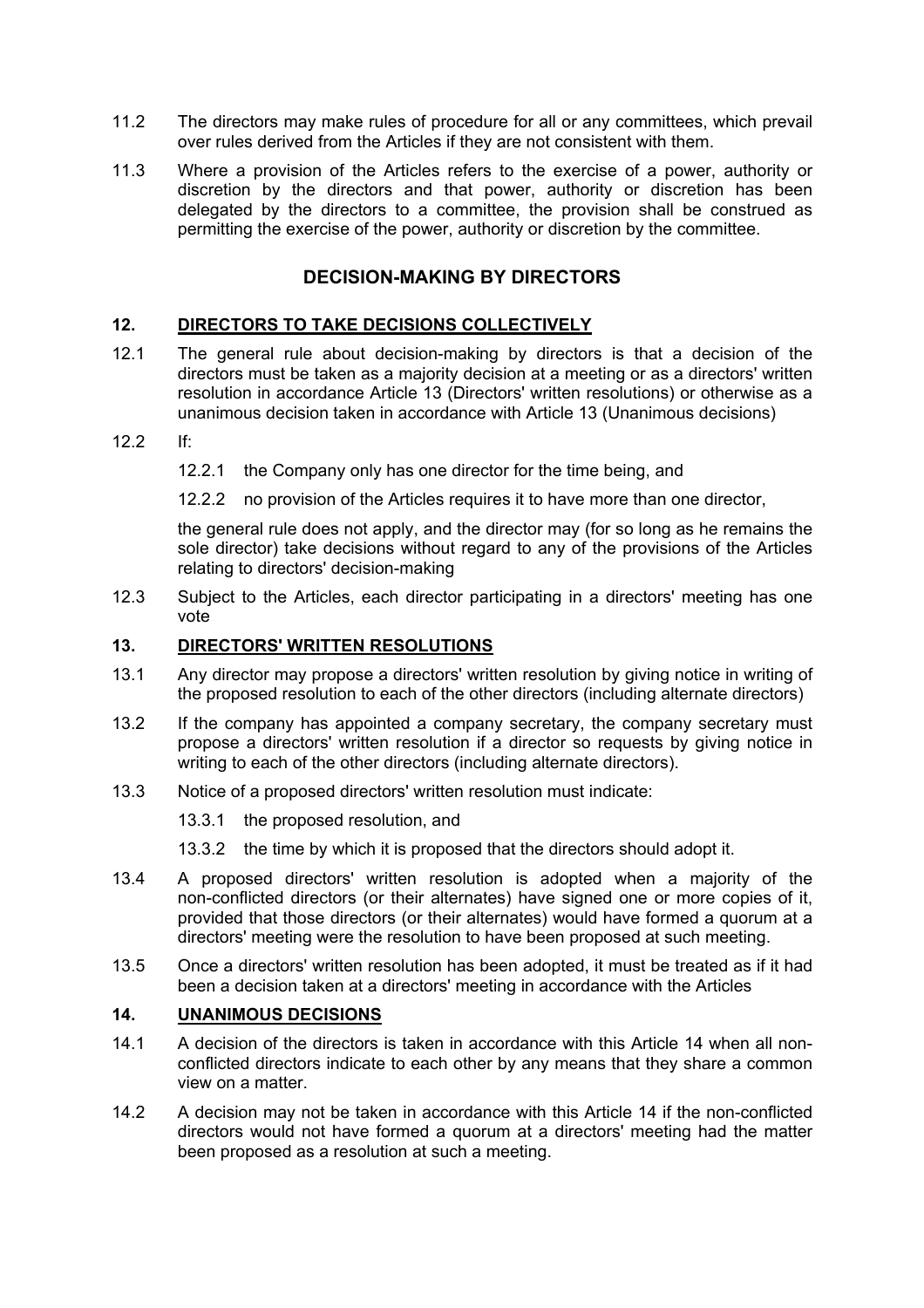14.3 Once a directors' unanimous decision is taken in accordance with this Article 14 it must be treated as if it had been a decision taken at a directors' meeting in accordance with the Articles.

### **15. CALLING A DIRECTORS' MEETING**

- 15.1 Any director may call a directors' meeting by giving notice of the meeting to each of the directors (including alternate directors), whether or not he is absent from the UK, or by authorising the company secretary (if any) to give such notice
- 15.2 Notice of any directors' meeting must indicate:
	- 15.2.1 its proposed date and time;
	- 15.2.2 where it is to take place; and
	- 15.2.3 if it is anticipated that directors participating in the meeting will not be in the same place, how it is proposed that they should communicate with each other during the meeting
- 15.3 Subject to Article 15.4, notice of a directors' meeting must be given to each director but need not be in writing
- 15.4 Notice of a directors' meeting need not be given to directors who waive their entitlement to notice of that meeting, by giving notice to that effect to the Company prior to or up to and including not more than seven days after the date on which the meeting is held. Where such notice is given after the meeting has been held, that does not affect the validity of the meeting, or of any business conducted at it

### **16. PARTICIPATION IN DIRECTORS' MEETINGS**

- 16.1 Subject to the Articles, directors participate in a directors' meeting, or part of a directors' meeting, when:
	- 16.1.1 the meeting has been called and takes place in accordance with the Articles, and
	- 16.1.2 they can each communicate to the others any information or opinions they have on any particular item of the business of the meeting.
- 16.2 In determining whether directors are participating in a directors' meeting, it is irrelevant where any director is or how they communicate with each other.
- 16.3 If all the directors participating in a meeting are not in the same place, they may decide that the meeting is to be treated as taking place wherever any of them are.

### **17. CHAIRING OF DIRECTORS' MEETINGS**

- 17.1 The Chairman shall chair all meetings of the directors.
- 17.2 If the Chairman is not participating in a directors' meeting within ten minutes of the time at which it was to start, the participating directors must appoint one of themselves to chair it.

### **18. CHAIRMAN'S CASTING VOTE AT DIRECTORS' MEETINGS**

- 18.1 If the numbers of votes for and against a proposal at a meeting of directors are equal, the chairman or other director chairing the meeting has a casting vote
- 18.2 Article 18.1 does not apply in respect of a particular meeting (or part of a meeting) if, in accordance with the Articles, the chairman or other director chairing the meeting is a conflicted director for the purposes of that meeting (or that part of that meeting at which the proposal is voted upon).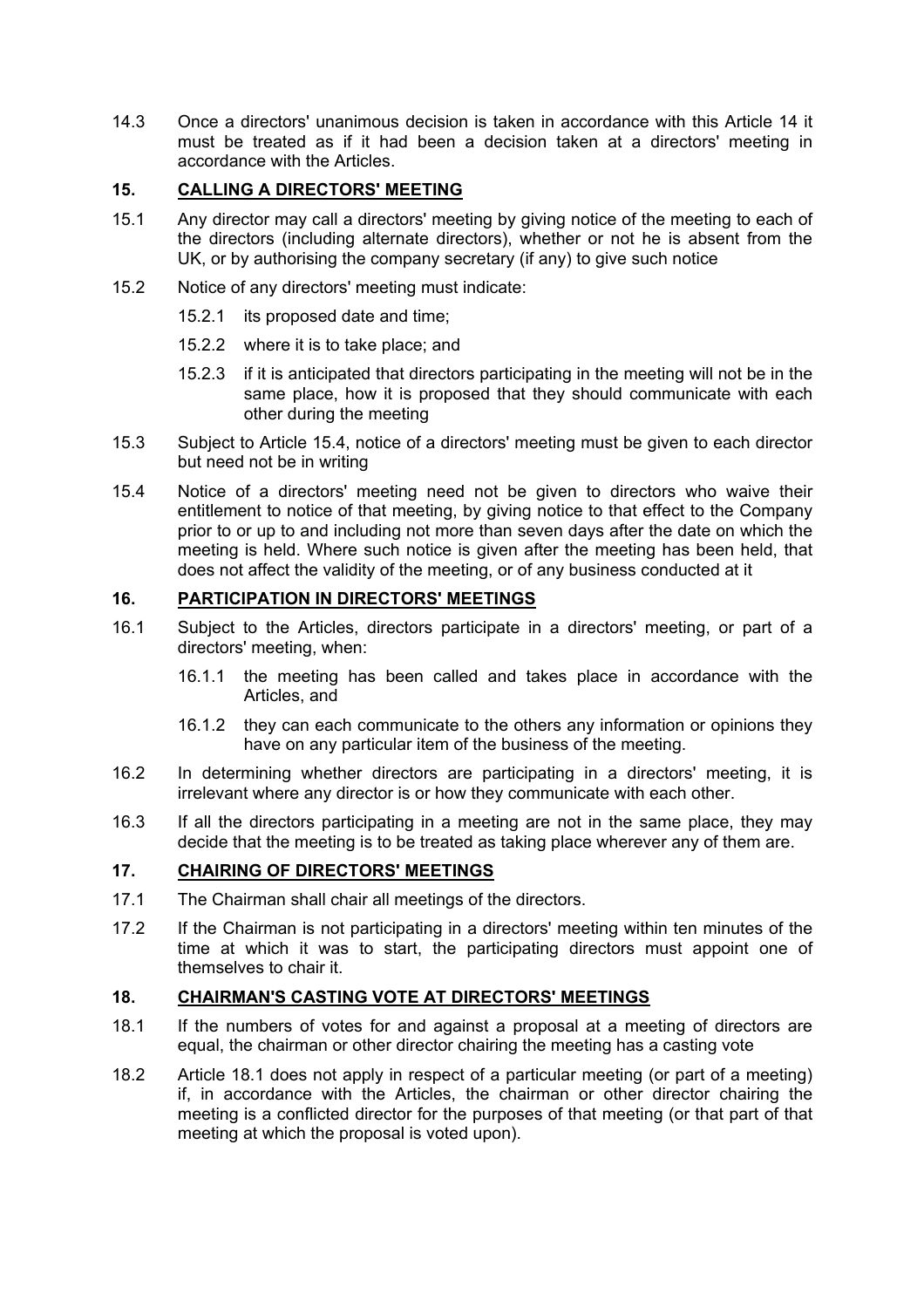### **19. QUORUM FOR DIRECTORS' MEETINGS**

- 19.1 At a directors' meeting, unless a quorum is participating, no proposal is to be voted on, except a proposal to call another meeting.
- 19.2 Subject to Article 19.3 the quorum for the transaction of business at a meeting of directors may be fixed from time to time by a decision of the directors but it must never be less than two directors, and unless otherwise fixed it is two. A person who holds office only as an alternate director shall, if his appointor is not present, be counted in the quorum. If and so long as there is a sole director, he may exercise all the powers and authorities vested in the directors by these Articles and authority the quorum for the transaction of business in these circumstances shall be one.
- 19.3 For the purposes of any meeting (or part of a meeting) held pursuant to Article the quorum for such meeting (or part of a meeting) shall be one non-conflicted director.

#### **20. DIRECTORS' CONFLICTS OF INTERESTS**

- 20.1 For the purposes of this Article 20, a conflict of interest includes a conflict of interest and duty and a conflict of duties, and interest includes both direct and indirect interests.
- 20.2 The directors may, in accordance with the requirements set out in this Article 20, authorise any matter proposed to them by any director which would, if not authorised, involve a director breaching his duty under section 175 of CA 2006 to avoid conflicts of interest (such matter being thereinafter referred to as a Conflict).
- 20.3 A director seeking authorisation in respect of a Conflict shall declare to the other directors the nature and extent of his interest in a Conflict as soon as is reasonably practicable. The director shall provide the other directors with such details of the relevant matter as are necessary for the other directors to decide how to address the Conflict, together with such other information as may be requested by the other directors.
- 20.4 Any authorisation under this Article 20 will be effective only if
	- 20.4.1 the matter in question shall have been proposed by any director for consideration at a meeting of directors in the same way that any other matter may be proposed to the directors under the provisions of these Articles or in such other manner as the directors may determine;
	- 20.4.2 any requirement as to the quorum at any meeting of the directors at which the matter is considered is met without counting the director in question and any other conflicted director(s); and
	- 20.4.3 the matter was agreed to without the director and any other conflicted director(s) voting or would have been agreed to if their votes had not been counted.
- 20.5 Any authorisation of a Conflict under this Article 20 may (whether at the time of giving the authorisation or subsequently):
	- 20.5.1 be subject to such terms and for such duration, or impose such limits or conditions as the directors may determine; or
	- 20.5.2 be terminated or varied by the directors at any time.

This will not affect anything done by the director prior to such termination or variation in accordance with the terms of the authorisation.

20.6 In authorising a Conflict the directors may decide (whether at the time of giving the authorisation or subsequently) that if a director has obtained any information through his involvement in the Conflict otherwise than as a director of the Company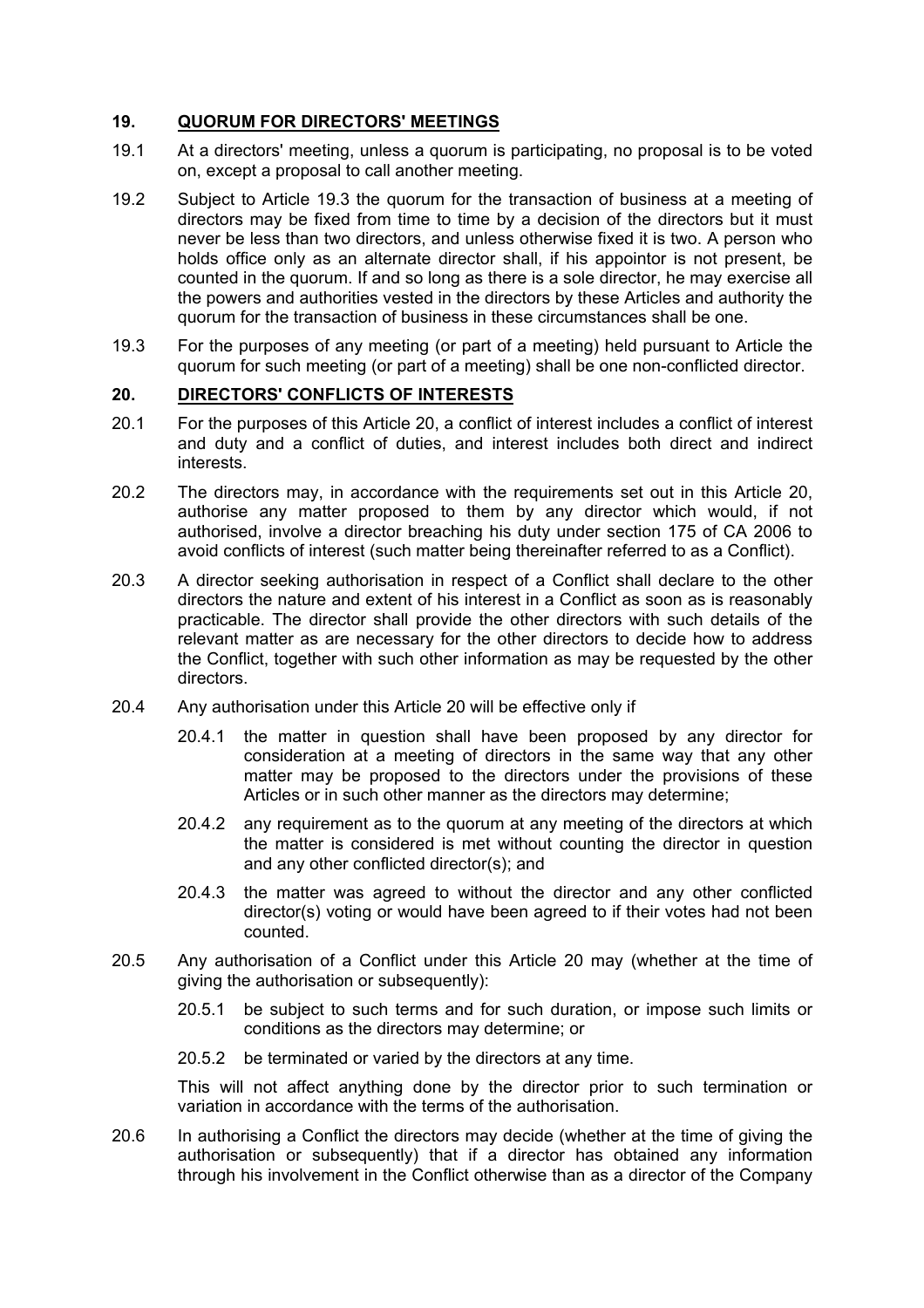and in respect of which he owes a duty of confidentiality to another person the director is under no obligation to:

- 20.6.1 disclose such information to the directors or to any director or other officer or employee of the Company, or
- 20.6.2 use or apply any such information in performing his duties as a director,

where to do so would amount to a breach of that confidence.

- 20.7 Where the directors authorise a Conflict they may provide, without limitation (whether at the time of giving the authorisation or subsequently) that the director:
	- 20.7.1 is excluded from discussions (whether at meetings of directors or otherwise) related to the Conflict;
	- 20.7.2 is not given any documents or other information relating to the Conflict,

may or may not vote (or may or may not be counted in the quorum) at any future meeting of directors in relation to any resolution relating to the Conflict.

- 20.8 Where the directors authorise a Conflict:
	- 20.8.1 the director will be obliged to conduct himself in accordance with any
	- 20.8.2 the director will not infringe any duty he owes to the Company by virtue of sections 171 to 177 of CA 2006 provided he acts in accordance with such terms, limits and/or conditions (if any) as the directors impose in respect of its authorisation
- 20.9 Subject to the applicable provisions for the time being of the Companies Acts and to any terms, limits and/or conditions imposed by the directors in accordance with Article 20.5.2, and provided that he has disclosed to the directors the nature and extent of any interest of his in accordance with the Companies Acts, a director notwithstanding his office:
	- 20.9.1 may be a party to, or otherwise interested in, any contract, transaction or arrangement with the Company or in which the Company is otherwise interested,
	- 20.9.2 shall be counted as participating for voting and quorum purposes in any decision in connection with any proposed or existing transaction or arrangement with the Company, in which he is in any way directly or indirectly interested;
	- 20.9.3 may act by himself or his firm in a professional capacity for the Company (otherwise than as auditor) and he or his firm shall be entitled to remuneration for professional services as if he were not a director;
	- 20.9.4 may be a director or other officer of, or employed by, or a party to any contract, transaction or arrangement with, or otherwise interested in, any body corporate promoted by the Company or in which the Company is otherwise interested, and
	- 20.9.5 shall not, by reason of his office, be accountable to the Company for any benefit which he (or anyone connected with him (as defined in section 252 of CA 2006) derives from any such office or employment or from any such contract, transaction or arrangement or from any interest in any such body corporate and no such contract, transaction or arrangement shall be liable to be avoided on the ground of any such interest or benefit, nor shall the receipt of any such remuneration or benefit constitute a breach of his duty under section 176 of CA 2006.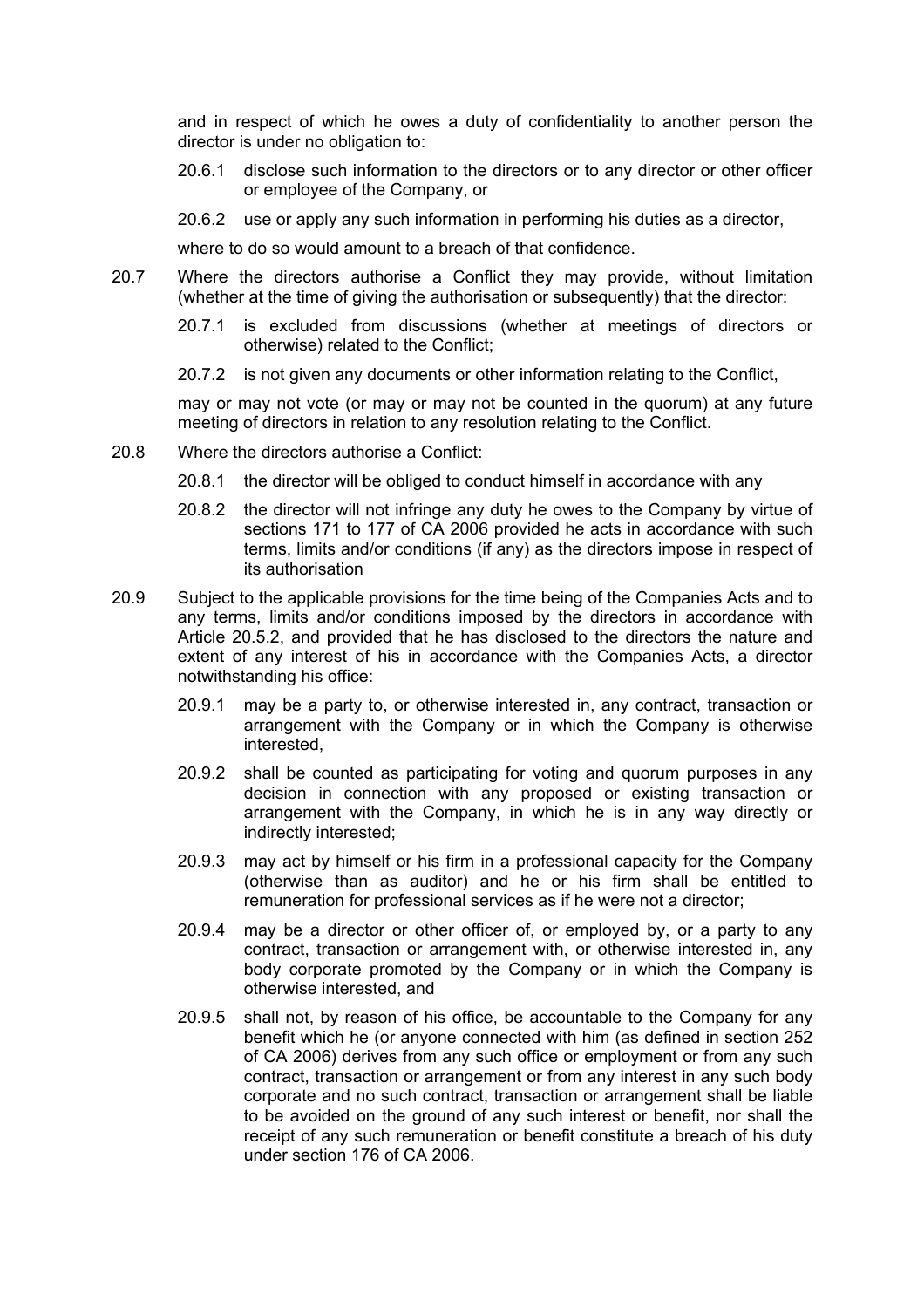- 20.10 For the purposes of this Article, references to proposed decisions and decision-making processes include any directors' meeting or part of a directors' meeting.
- 20.11 Subject to Article 20.12, if a question arises at a meeting of directors or of a committee of directors as to the right of a director to participate in the meeting (or part of the meeting) for voting or quorum purposes, the question may, before the conclusion of the meeting, be referred to the chairman whose ruling in relation to any director other than the chairman is to be final and conclusive.
- 20.12 If any question as to the right to participate in the meeting (or part of the meeting) should arise in respect of the chairman, the question is to be decided by a decision of the directors at that meeting, for which purpose the chairman is not to be counted as participating in the meeting (or that part of the meeting) for voting or quorum purposes.

### **21. RECORDS OF DECISIONS TO BE KEPT**

21.1 The directors must ensure that the Company keeps a record, in writing, for at least ten years from the date of the decision recorded, of every unanimous or majority decision taken by the directors.

### **22. DIRECTORS' DISCRETION TO MAKE FURTHER RULES**

22.1 Subject to the Articles, the directors may make any rule which they think fit about how they take decisions, and about how such rules are to be recorded or communicated to directors.

### **APPOINTMENT AND TERMINATION OF APPOINTMENT OF DIRECTORS**

### **23. NUMBER OF DIRECTORS**

23.1 Unless otherwise determined by ordinary resolution, the number of directors (other than alternate directors) shall not exceed 3 and shall not be less than one.

### **24. METHODS OF APPOINTING DIRECTORS**

24.1 Subject to Article 24.2, any person who is willing to act as a director, and is permitted by law to do so, may be appointed to be a director:

24.1.1 by ordinary resolution, or

24.1.2 by a decision of the directors

24.2 No person who is not a member shall in any circumstances be eligible to hold office as a director.

### **25. TERMINATION OF DIRECTOR'S APPOINTMENT**

- 25.1 A person ceases to be a director as soon as:
	- 25.1.1 that person ceases to be a director by virtue of any provision of CA 2006 or is prohibited from being a director by law,
	- 25.1.2 that person ceases to be a member;
	- 25.1.3 that person ceases to be an Officer;
	- 25.1.4 a bankruptcy order is made against that person;
	- 25.1.5 a composition is made with that person's creditors generally in satisfaction of that person's debt and the Company resolves that his office be vacated;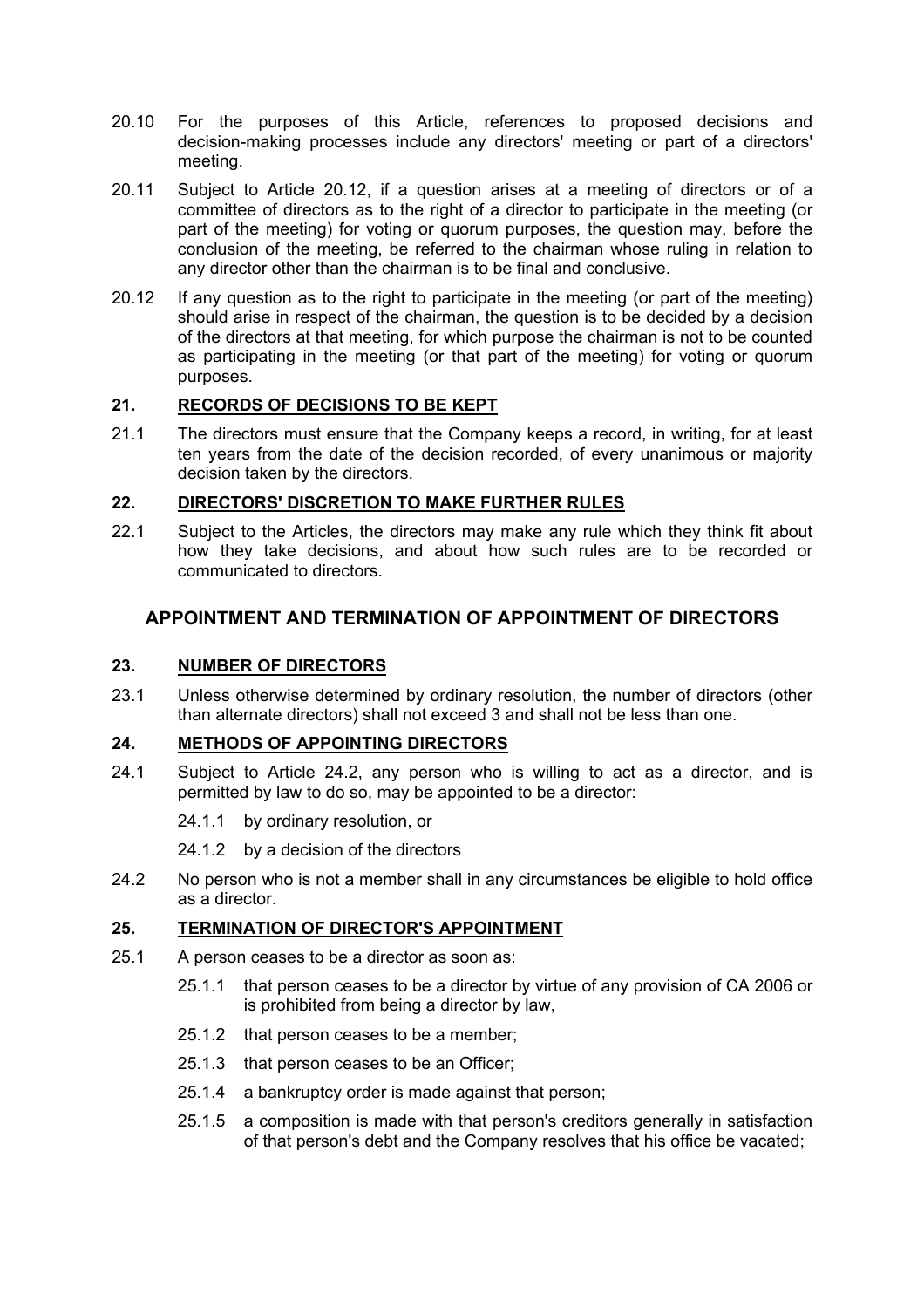- 25.1.6 a registered medical practitioner who is treating that person gives a written opinion to the Company stating that that person has become physically or mentally incapable of acting as a director and may remain so for more than three months;
- 25.1.7 by reason of that person's mental health, a court makes an order which wholly or partly prevents that person from personally exercising any powers or rights which that person would otherwise have; or
- 25.1.8 notification is received by the Company from the director that the director is resigning from office, and such resignation has taken effect in accordance with its terms.

### **26. DIRECTORS' REMUNERATION**

- 26.1 Directors may undertake any services for the Company that are approved by the Committee or the members in general meeting.
- 26.2 The Directors shall not be entitled to any remuneration for services rendered to the Company unless authorised to do by resolution of the Members in a general meeting.

### **27. DIRECTORS' EXPENSES**

- 27.1 The Company may pay any reasonable expenses approved by the Committee which the directors (including alternate directors) and the secretary (if any) properly incur in connection with the exercise of their powers and the discharge of their responsibilities in relation to the Company.
- 27.2 Any claim for directors' expenses must be submitted to the Committee and will be paid subject to the approval of the Committee in its absolute discretion.

### **ALTERNATE DIRECTORS**

### **28. APPOINTMENT AND REMOVAL OF ALTERNATE DIRECTORS**

- 28.1 Any director (appointor) may appoint as an alternate any other director, or any member approved by resolution of the directors, to
	- 28.1.1 exercise that director's powers; and
	- 28.1.2 carry out that director's responsibilities,
	- 28.1.3 in relation to the taking of decisions by the directors in the absence of the alternate's appointor.
- 28.2 Any alternate appointed by a director must be a member of the Committee.
- 28.3 Any appointment or removal of an alternate must be effected by notice in writing to the Company signed by the appointor, or in any other manner approved by the directors.
- 28.4 The notice must
	- 28.4.1 identify the proposed alternate, and
	- 28.4.2 in the case of a notice of appointment, contain a statement signed by the proposed alternate that the proposed alternate is willing to act as the alternate of the director giving the notice.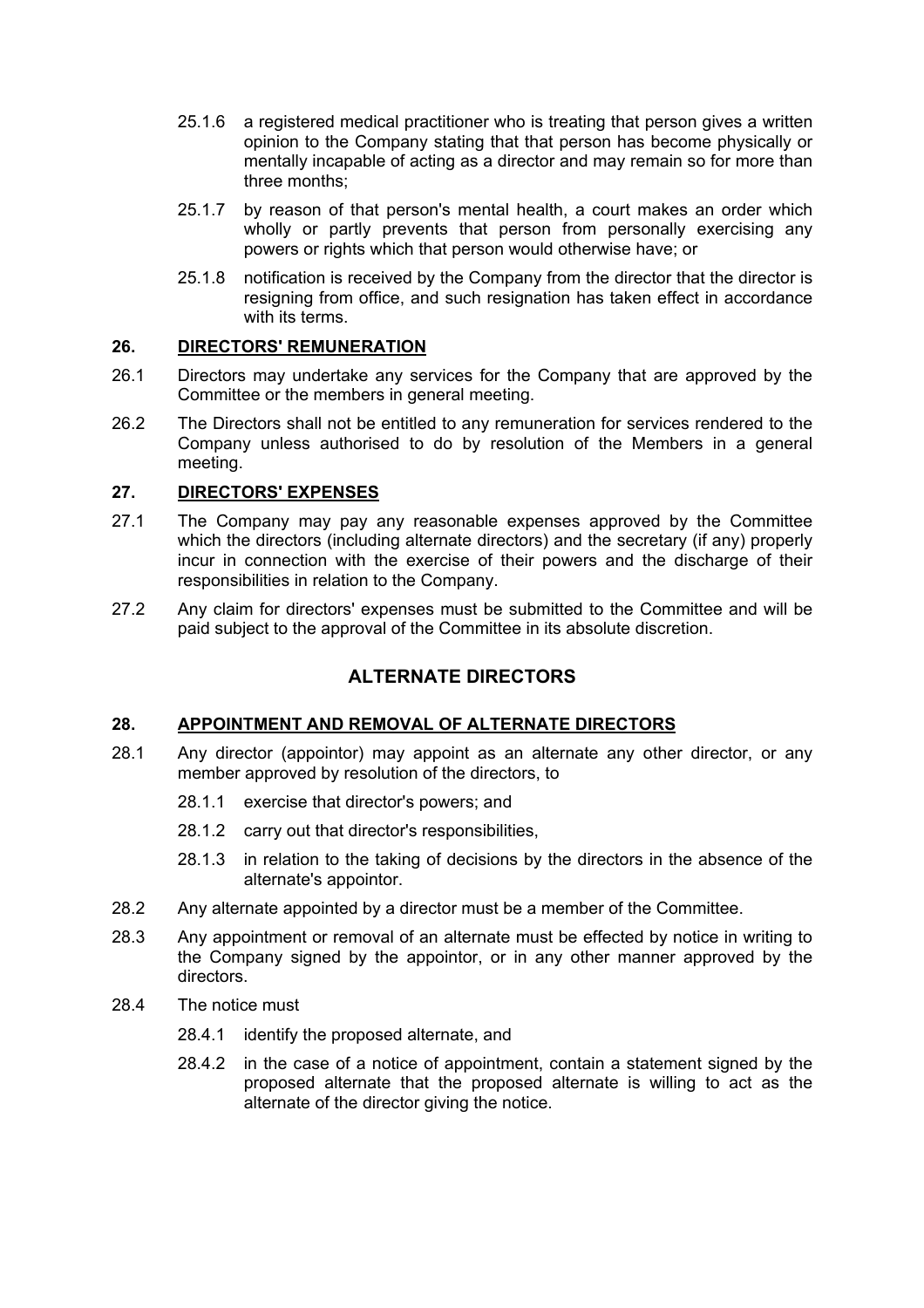### **29. RIGHTS AND RESPONSIBILITIES OF ALTERNATE DIRECTORS**

- 29.1 An alternate director may act as alternate director to more than one director and has the same rights in relation to any decision of the directors as the alternate's appointor.
- 29.2 Except as the Articles specify otherwise, alternate directors:
	- 29.2.1 are deemed for all purposes to be directors;
	- 29.2.2 are liable for their own acts and omissions;
	- 29.2.3 are subject to the same restrictions as their appointors (including those set out in 172 to 177 CA 2006 inclusive and Article 20); and
	- 29.2.4 are not deemed to be agents of or for their appointors;

and, in particular (without limitation), each alternate director shall be entitled to receive notice of all meetings of directors and of all meetings of committees of directors of which his appointor is a member.

- 29.3 A person who is an alternate director but not a director:
	- 29.3.1 may be counted as participating for the purposes of determining whether a quorum is present (but only if that person's appointor is not participating and provided that no alternate may be counted as more than one director for these purposes);
	- 29.3.2 may participate in a unanimous decision of the directors (but only if his appointor does not participate); and
	- 29.3.3 may sign a written resolution (but only if it is not signed or to be signed by that person's appointor)
- 29.4 A director who is also an alternate director is entitled, in the absence of any of his appointors, to a separate vote on behalf of that appointor, in addition to his own vote on any decision of the directors but he shall count as only one for the purpose of determining whether a quorum is present.
- 29.5 An alternate director is not entitled to receive any remuneration from the Company for serving as an alternate director.

### **30. TERMINATION OF ALTERNATE DIRECTORSHIP**

- 30.1 An alternate director's appointment as an alternate for any appointor terminates:
	- 30.1.1 when that appointor revokes the appointment by notice to the Company in writing specifying when it is to terminate;
	- 30.1.2 when notification is received by the Company from the alternate that the alternate is resigning as alternate for that appointor and such resignation has taken effect in accordance with its terms;
	- 30.1.3 on the occurrence, in relation to the alternate, of any event which, if it occurred in relation to that appointor, would result in the termination of that appointor's appointment as a director,
	- 30.1.4 on the death of that appointor, or
	- 30.1.5 when the alternate's appointor's appointment as a director terminates.

### **SECRETARY**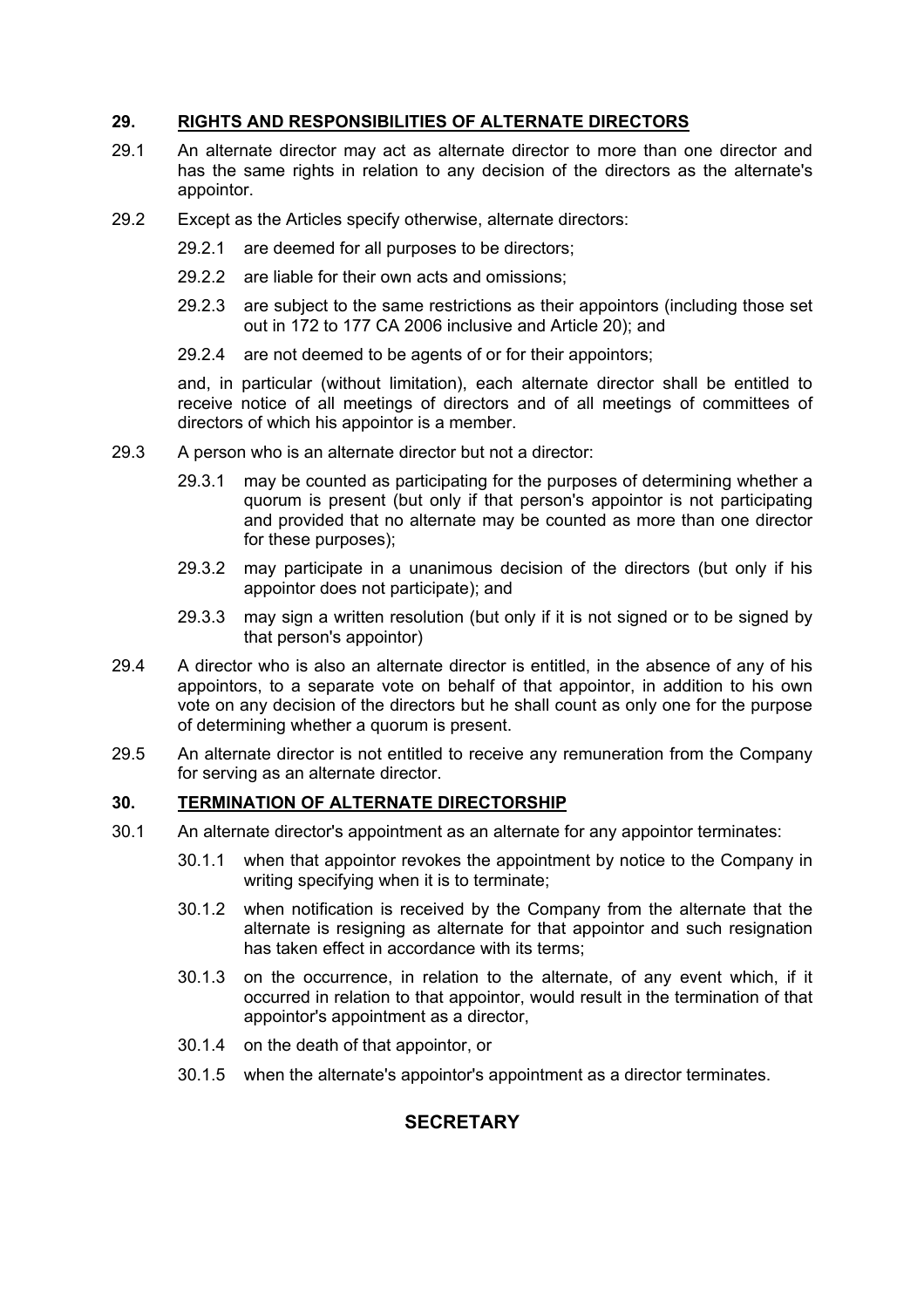### **31. APPOINTMENT AND REMOVAL OF SECRETARY**

31.1 The directors may appoint any person who is willing to act as the secretary for such term and upon such conditions as they may think fit and from time to time remove such person and, if the directors so decide, appoint a replacement, in each case by a decision of the directors.

## **PART 4**

### **MEMBERS, HONORARY MEMBERS AND PRESIDENT BECOMING AND CEASING TO BE A MEMBER**

### **32. CATEGORIES OF MEMBERS**

- 32.1 All members, other than in some cases Temporary Members and Honorary Members, shall be connected with the County of Sussex by birth or residence or education or in such a manner as the Committee may, in any individual case in its absolute discretion decide. The categories of members shall be:
	- 32.1.1 playing members;
	- 32.1.2 non-playing members who have either been playing members who have elected to become non-playing members with effect from the next Subscription Date after giving notice in writing to the Secretary of their wish to do so, or who are other persons elected by the Committee;
	- 32.1.3 golfing members who (apart from playing and non-playing members who play golf for the golfing society) are golfers invited, on such conditions as have been recommended by the secretary of the golfing society and approved by the Committee, to play golf for the society;
	- 32.1.4 temporary members who have in each case been selected by a Match Manager at his discretion, to play for the Club; and
	- 32.1.5 honorary members who are persons, other than members who have been nominated by the Committee for election and elected by Members at the Annual General Meeting, for life or such other term and on such conditions as the Committee in each case decide.
	- 32.1.6 Life Members (which category is closed with effect from 11 March 2008) who, whether at such date recorded as Playing or Non-Playing Members, have prior to such date have obtained Life Membership by purchase.
- 32.2 The records of each category of membership shall be maintained by the Secretary and shall be conclusive evidence of membership.

### **33. ELECTION OF MEMBERS**

- 33.1 The procedure for election of members shall be as follows:
	- 33.1.1 members shall be elected by the Committee at its discretion;
	- 33.1.2 each Candidate for election shall be proposed in writing by one member and seconded by another member (to whom the Candidate shall be personally well known) on the Club's form of nomination for the time being, which shall be signed by the Candidate, the Proposer and the Seconder;
	- 33.1.3 that person has completed an application for membership in a form approved by the directors; and
	- 33.1.4 the directors have approved the application.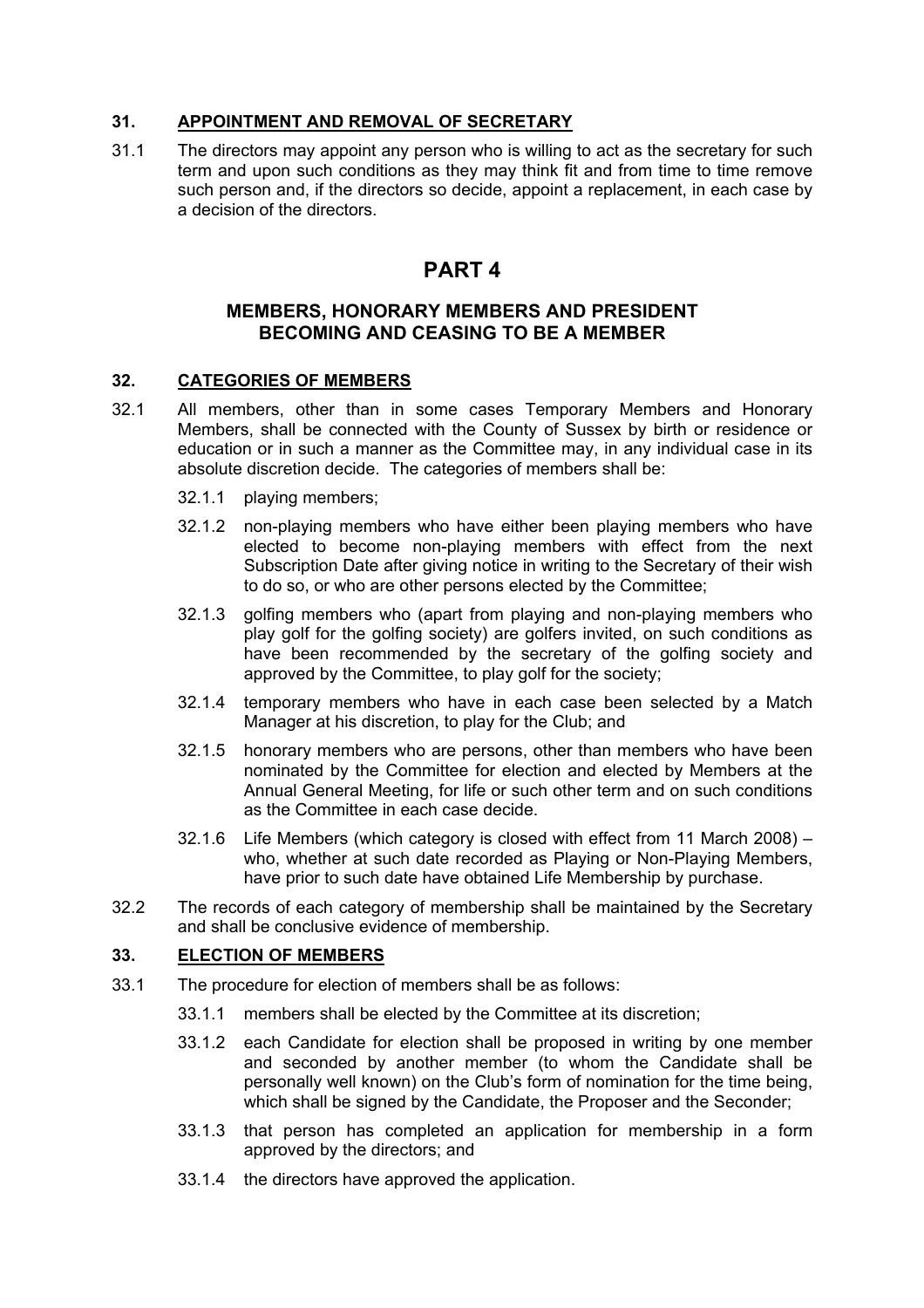### **34. TERMINATION OF MEMBERSHIP**

- 34.1 The membership of a Member shall subsist from the Subscription Date in each year, subject to termination by:
	- 34.1.1 death;
	- 34.1.2 resignation forthwith by notice in writing at any time to the Secretary, without any entitlement to any refund of subscription;
	- 34.1.3 notice pursuant to Article 35.1.3;
	- 34.1.4 expulsion by resolution of the Committee at any time if his conduct, whether in the course of any Club activity or otherwise, is (or has been) in the opinion of the Committee prejudicial to the interests, welfare or reputation of the Club, subject to the Member having prior notice to such proposed resolution been given:
		- (a) reasonable prior notice thereof and of the grounds therefor, and
		- (b) an opportunity to make representations in writing to, and in person before, the Committee in relation thereto.
	- 34.1.1 All rights of a Member in relation to the Club and its property shall cease forthwith upon termination of his membership.
- 34.2 Membership is not transferable.

### **35. OBLIGATIONS OF MEMBERS**

- 35.1 All members shall have the following obligations:
	- 35.1.1 to comply with the Articles;
	- 35.1.2 to notify the Secretary of his address for the time being and notices sent by ordinary second-class post to such address shall be deemed to have been duly given 48 hours after such posting;
	- 35.1.3 Subscriptions and Match fees shall be such sums as the Committee shall from time to time decide. If a Member fails to pay his Subscription within 2 months of being informed of his election to membership or of the Subscription Date, the Committee may in its discretion by notice in writing given to him from the Secretary, revoke his election or terminate his membership as applicable.
	- 35.1.4 Subscriptions shall be payable on 1st April or such other date ("the Subscription Date") and in such manner as the Committee shall from time to time decide.
	- 35.1.5 Match fees shall be collected and accounted for by Match Managers to the Treasurer in such manner as the Committee shall from time to time decide.

### **36. PRESIDENT**

36.1 The Members shall, at an Annual General Meeting, elect a Member to be President of the Club. Such Member shall be nominated by the Committee, and shall hold office for a term of 3 years. At the expiry of the President's initial term of office, the President (subject to nomination by the Committee) may serve a further term of 3 years but for the avoidance of doubt, no person shall serve more than 2 terms of office as President. The role of the President (which shall involve no specific powers, duties or privileges) shall be to provide the public face of the Club and where appropriate to represent the Club at both official and informal functions.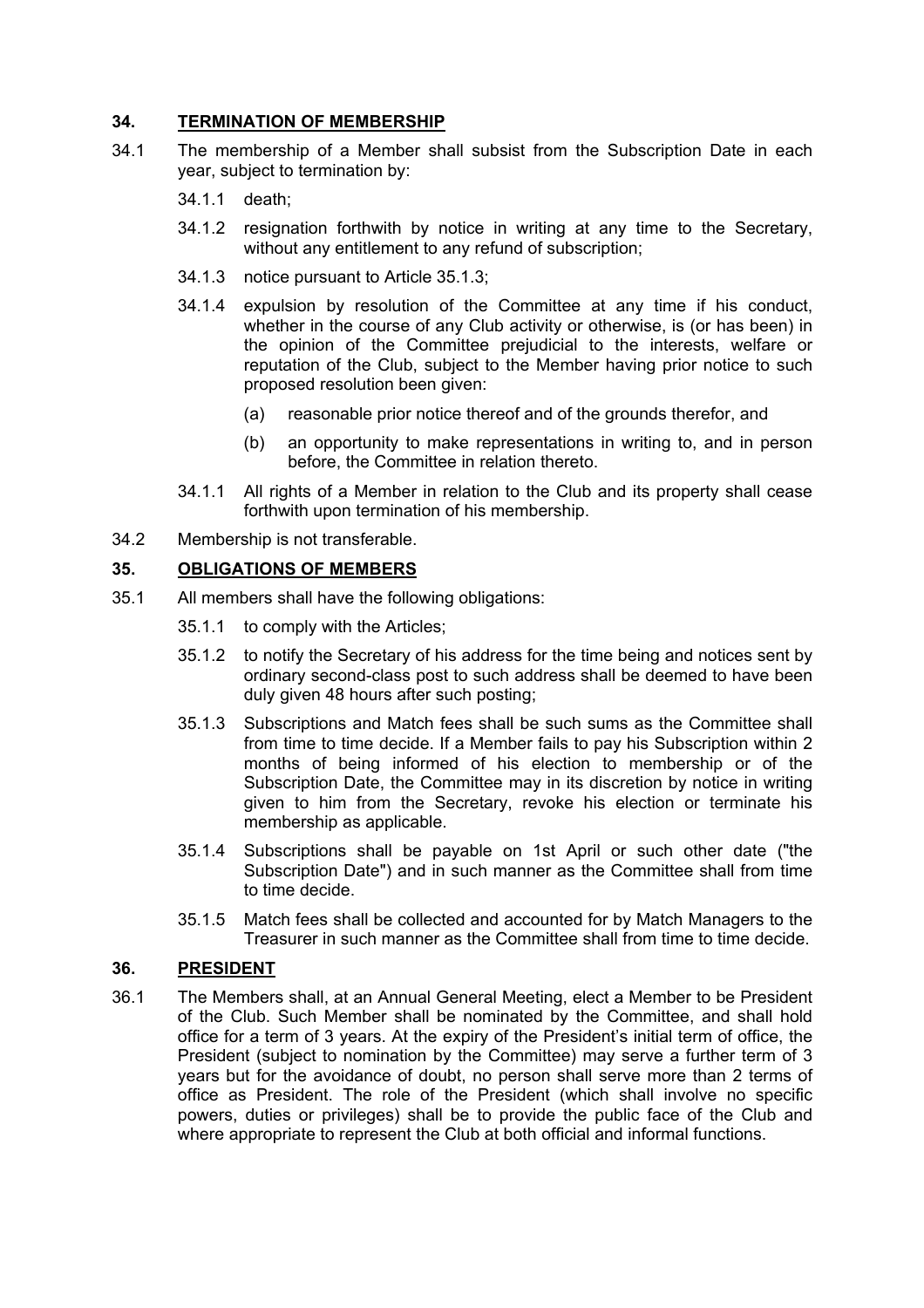### **37. VICE-PRESIDENTS**

37.1 The Committee may, having regard in each case to loyalty, service and general contribution given to the Club, nominate members for election at an Annual General Meeting to become Vice-Presidents. The role of Vice-Presidents (which shall involve no specific powers, duties or privileges) shall be (so far as practicable in each case) continuing social or other support for the Club, having regard to such guidelines as the Committee may from time to time wish to suggest.

### **38. JUNIOR MARTLETS**

38.1 There shall be a Junior Martlets Section of the Club which shall operate in accordance with such rules for the Section as the Committee shall from time to time specify, and shall be managed by its Chairman (as specified in Article 9.1.6).

### **ORGANISATION OF GENERAL MEETINGS**

#### **39. THE ANNUAL GENERAL MEETING**

- 39.1 The Annual General Meeting shall be held in the Spring of each year, and its Agenda shall be:
	- 39.1.1 To approve the Annual Report and the Annual Accounts
	- 39.1.2 To elect the Officers and other members of the Committee.
	- 39.1.3 To elect a President.
	- 39.1.4 To elect Vice-Presidents.
	- 39.1.5 To consider any resolution or proposal of which notice in writing shall have been given to the Secretary at least 28 days prior to the date specified for the Meeting in the current Fixture Card previously circulated to Members.
	- 39.1.6 Any other business for discussion without any formal resolution.
- 39.2 General Meetings shall be convened by the Committee as follows:
	- 39.2.1 If the Committee shall, for any purpose, at its discretion think fit.
	- 39.2.2 If requested by 20 or more members by notice in writing, as soon as practicable thereafter.
- 39.3 At least 14 days prior notice in writing of all General Meetings shall be given to Members, and such Meetings shall be held at such time and place as the Committee shall decide.
- 39.4 Honorary Members shall be entitled to attend, but not vote at, any General Meeting.

### **40. NOTICE OF GENERAL MEETINGS**

- 40.1 General meetings (other than an adjourned meeting) shall be called by at least fourteen Clear Days' notice but a general meeting may be called by shorter notice if it is so agreed by a majority in number of the members having a right to attend and vote, being a majority who together represent not less than ninety per cent (90%) of the total voting rights at that meeting of all the members
- 40.2 The notice shall specify the time, date and place of the meeting, the general nature of the business to be transacted and the terms of any resolution to be proposed at it
- 40.3 Subject to the provisions of these Articles and to any restrictions imposed on members, the notice shall be given to all members and to the directors, alternate directors and the auditors for the time being of the Company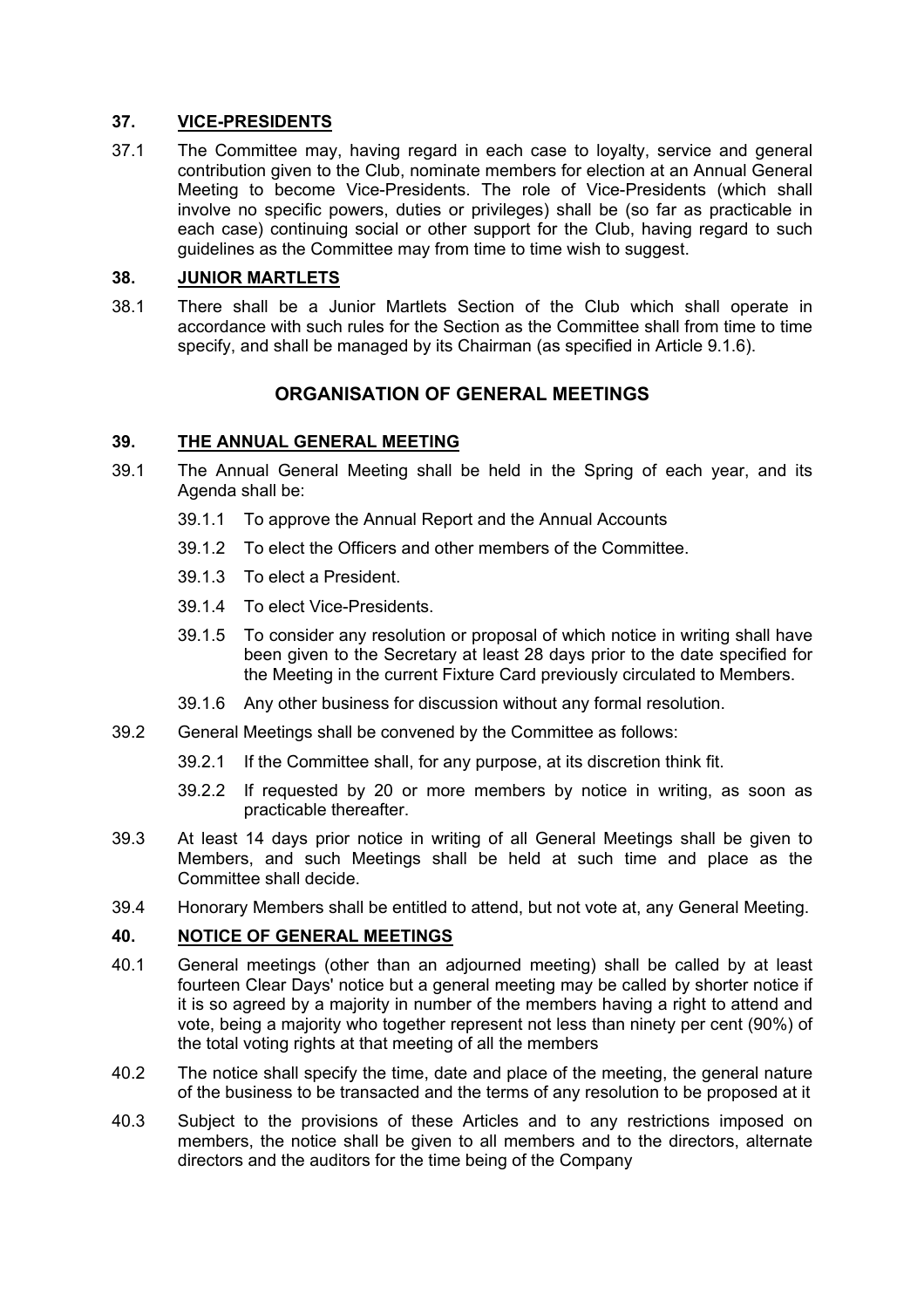40.4 The accidental omission to give notice of a meeting to, or the non-receipt of notice of a meeting by, any person entitled to receive notice shall not invalidate the proceedings at that meeting

### **41. RESOLUTIONS REQUIRING SPECIAL NOTICE**

- 41.1 If CA 2006 requires special notice to be given of a resolution, then the resolution will not be effective unless notice of the intention to propose it has been given to the Company at least twenty-eight Clear Days before the general meeting at which it is to be proposed.
- 41.2 Where practicable, the Company must give the members notice of the resolution in the same manner and at the same time as it gives notice of the general meeting at which it is to be proposed. Where that is not practicable, the Company must give the members at least fourteen Clear Days' before the relevant general meeting by advertisement in a newspaper with an appropriate circulation.
- 41.3 If, after notice to propose such a resolution has been given to the Company, a meeting is called for a date twenty-eight days or less after the notice has been given, the notice shall be deemed to have been properly given, even though it was not given within the time required by Article 41.1.

### **42. ATTENDANCE AND SPEAKING AT GENERAL MEETINGS**

- 42.1 A person is able to exercise the right to speak at a general meeting when that person is in a position to communicate to all those attending the meeting, during the meeting, any information or opinions which that person has on the business of the meeting
- 42.2 A person is able to exercise the right to vote at a general meeting when:
	- 42.2.1 that person is able to vote, during the meeting, on resolutions put to the vote at the meeting, and
	- 42.2.2 that person's vote can be taken into account in determining whether or not such resolutions are passed at the same time as the votes of all the other persons attending the meeting
- 42.3 The directors may make whatever arrangements they consider appropriate to enable those attending a general meeting to exercise their rights to speak or vote at it.
- 42.4 In determining attendance at a general meeting, it is immaterial whether any two or more members attending it are in the same place as each other.
- 42.5 Two or more persons who are not in the same place as each other attend a general meeting if their circumstances are such that if they have (or were to have) rights to speak and vote at that meeting, they are (or would be) able to exercise them.

### **43. QUORUM FOR GENERAL MEETINGS**

- 43.1 No business shall be transacted at any meeting unless a quorum is present. Subject to section 318(2) of CA 2006, seven qualifying persons (as defined in section 318(3) of CA 2006) entitled to vote upon the business to be transacted shall be a quorum; provided that if the Company has only a single member, the quorum shall be one such qualifying person
- 43.2 No business other than the appointment of the chairman of the meeting is to be transacted at a general meeting if the persons attending it do not constitute a quorum.

### **44. CHAIRING GENERAL MEETINGS**

44.1 The Chairman shall chair general meetings if present and willing to do so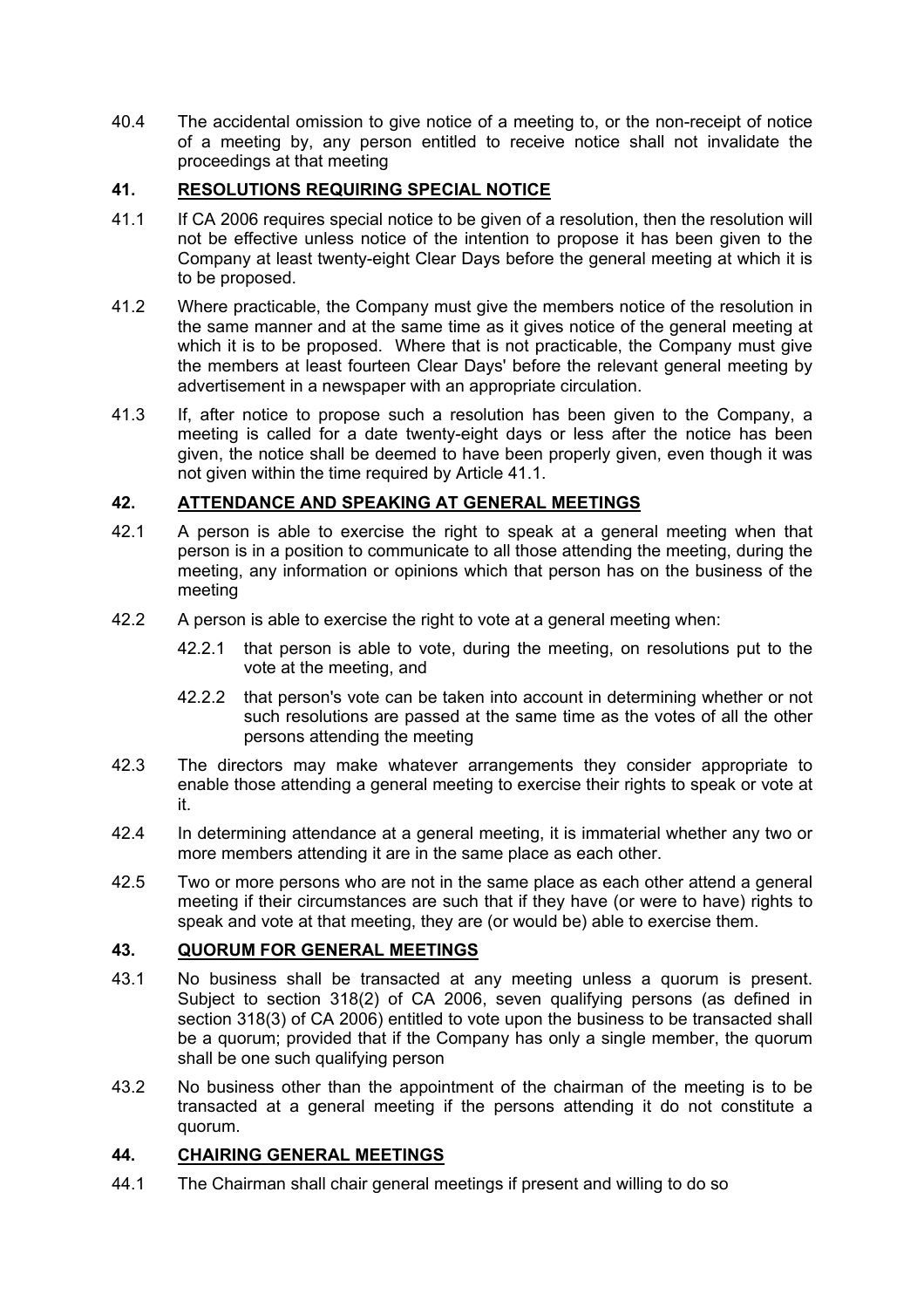- 44.2 If the Chairman is unwilling to chair the meeting or is not present within ten minutes of the time at which a meeting was due to start
	- 44.2.1 the directors present, or
	- 44.2.2 (If no directors are present), the meeting,

must appoint a director or member to chair the meeting, and the appointment of the chairman of the meeting must be the first business of the meeting.

44.3 The person chairing a meeting in accordance with this Article is referred to as the chairman of the meeting.

### **45. ATTENDANCE AND SPEAKING BY DIRECTORS AND NON-MEMBERS**

- 45.1 The chairman of the meeting may permit other persons who are not-
	- 45.1.1 members of the Company, or
	- 45.1.2 otherwise entitled to exercise the rights of members in relation to general meetings,
	- 45.1.3 to attend and speak at a general meeting.

#### **46. ADJOURNMENT**

- 46.1 If the persons attending a general meeting within half an hour of the time at which the meeting was due to start do not constitute a quorum, or if during a meeting a quorum ceases to be present, the chairman of the meeting must adjourn it. If, at the adjourned meeting, a quorum is not present within half an hour from the time appointed for the meeting, the meeting shall be dissolved
- 46.2 The chairman of the meeting may adjourn a general meeting at which a quorum is present if
	- 46.2.1 the meeting consents to an adjournment, or
	- 46.2.2 it appears to the chairman of the meeting that an adjournment is necessary to protect the safety of any person attending the meeting or ensure that the business of the meeting is conducted in an orderly manner.
- 46.3 The chairman of the meeting must adjourn a general meeting if directed to do so by the meeting
- 46.4 When adjourning a general meeting, the chairman of the meeting must:
	- 46.4.1 either specify the time and place to which it is adjourned or state that it is to continue at a time and place to be fixed by the directors, and
	- 46.4.2 have regard to any directions as to the time and place of any adjournment which have been given by the meeting.
- 46.5 If the continuation of an adjourned meeting is to take place more than fourteen days after it was adjourned, the Company must give at least seven Clear Days' notice of it (that is, excluding the day of the adjourned meeting and the day on which the notice is given):
	- 46.5.1 to the same persons to whom notice of the Company's general meetings is required to be given, and
	- 46.5.2 containing the same information which such notice is required to contain.
- 46.6 No business may be transacted at an adjourned general meeting which could not properly have been transacted at the meeting if the adjournment had not taken place.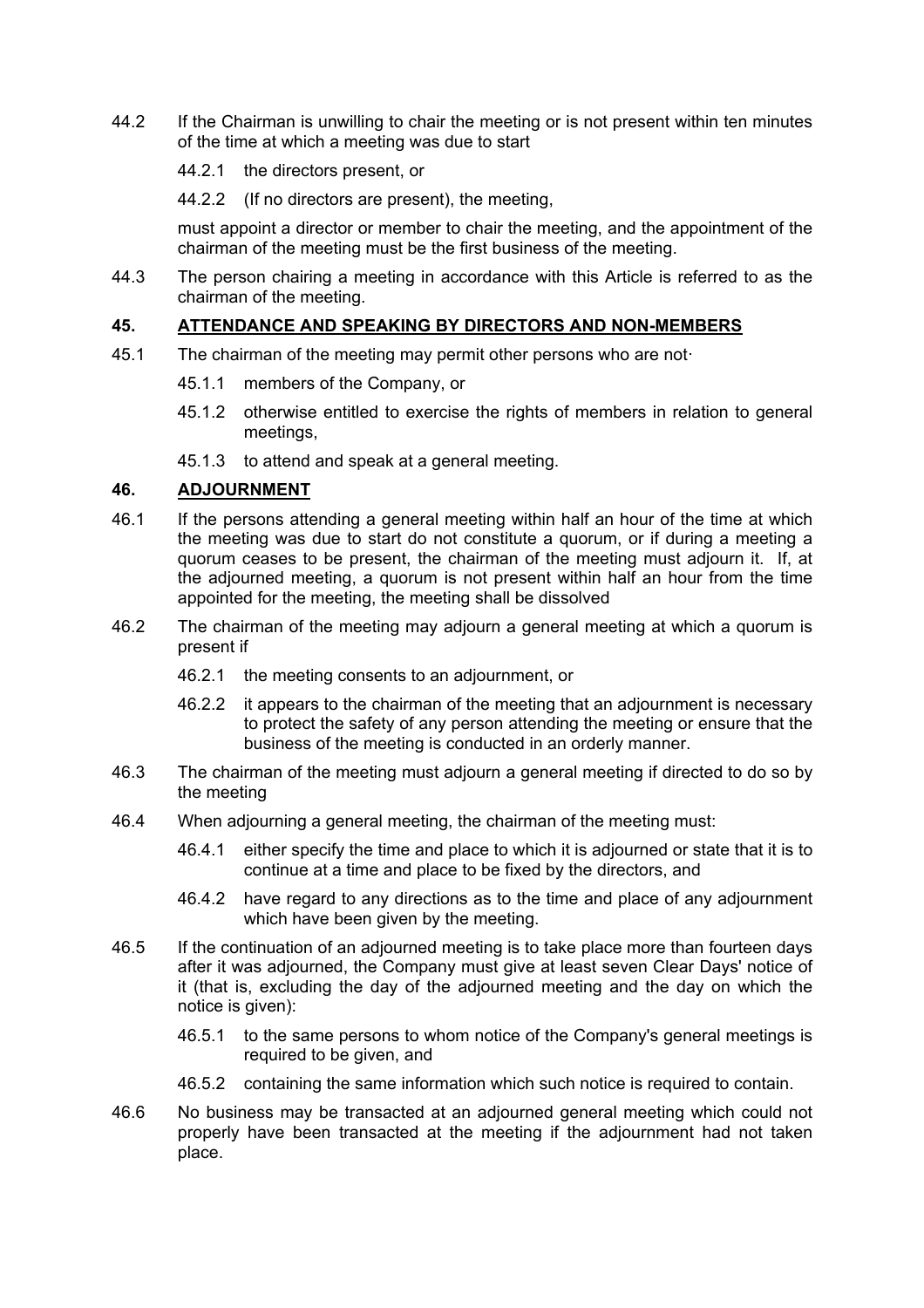### **VOTING AT GENERAL MEETINGS**

### **47. VOTING: GENERAL**

- 47.1 A resolution put to the vote of a general meeting must be decided on a show of hands unless a poll is duly demanded in accordance with the Articles. Subject to any rights or restrictions to which members are subject, on a show of hands, every member who is present in person shall have one vote. A proxy shall not be entitled to vote on a show of hands
- 47.2 No member shall vote at any general meeting, either in person or by proxy, unless all monies presently payable by him to the Company have been paid.
- 47.3 Unless a poll is duly demanded, a declaration by the chairman that a resolution has been passed or passed unanimously, or by a particular majority, or lost, or not passed by a particular majority and an entry to that effect in the minutes of the meeting shall be conclusive evidence of the fact without proof of the number or proportion of the votes recorded in favour of or against the resolution.

### **48. ERRORS AND DISPUTES**

- 48.1 No objection may be raised to the qualification of any person voting at a general meeting except at the meeting or adjourned meeting at which the vote objected to is tendered, and every vote not disallowed at the meeting is valid
- 48.2 Any such objection must be referred to the chairman of the meeting, whose decision is final.

### **49. POLL VOTES**

- 49.1 On a poll every member who is present in person or by proxy shall have one vote. On a poll, a member entitled to more than one vote need not use all his votes or cast all the votes he uses in the same way
- 49.2 A poll on a resolution may be demanded
	- 49.2.1 in advance of the general meeting where it is to be put to the vote, or
	- 49.2.2 at a general meeting, either before a show of hands on that resolution or immediately after the result of a show of hands on that resolution is declared
- 49.3 A poll may be demanded by:
	- 49.3.1 the chairman of the meeting;
	- 49.3.2 the directors;
	- 49.3.3 two or more persons having the right to vote on the resolution; or
	- 49.3.4 a person or persons representing not less than one tenth of the total voting rights of all the members having the right to vote on the resolution.
- 49.4 A demand for a poll may be withdrawn if:
	- 49.4.1 the poll has not yet been taken, and
	- 49.4.2 the chairman of the meeting consents to the withdrawal.

A demand so withdrawn shall not invalidate the result of a show of hands declared before the demand was made

49.5 A poll demanded on the election of a chairman or on a question of adjournment shall be taken forthwith. A poll demanded on any other question shall be taken either forthwith or at such time and place as the chairman directs not being more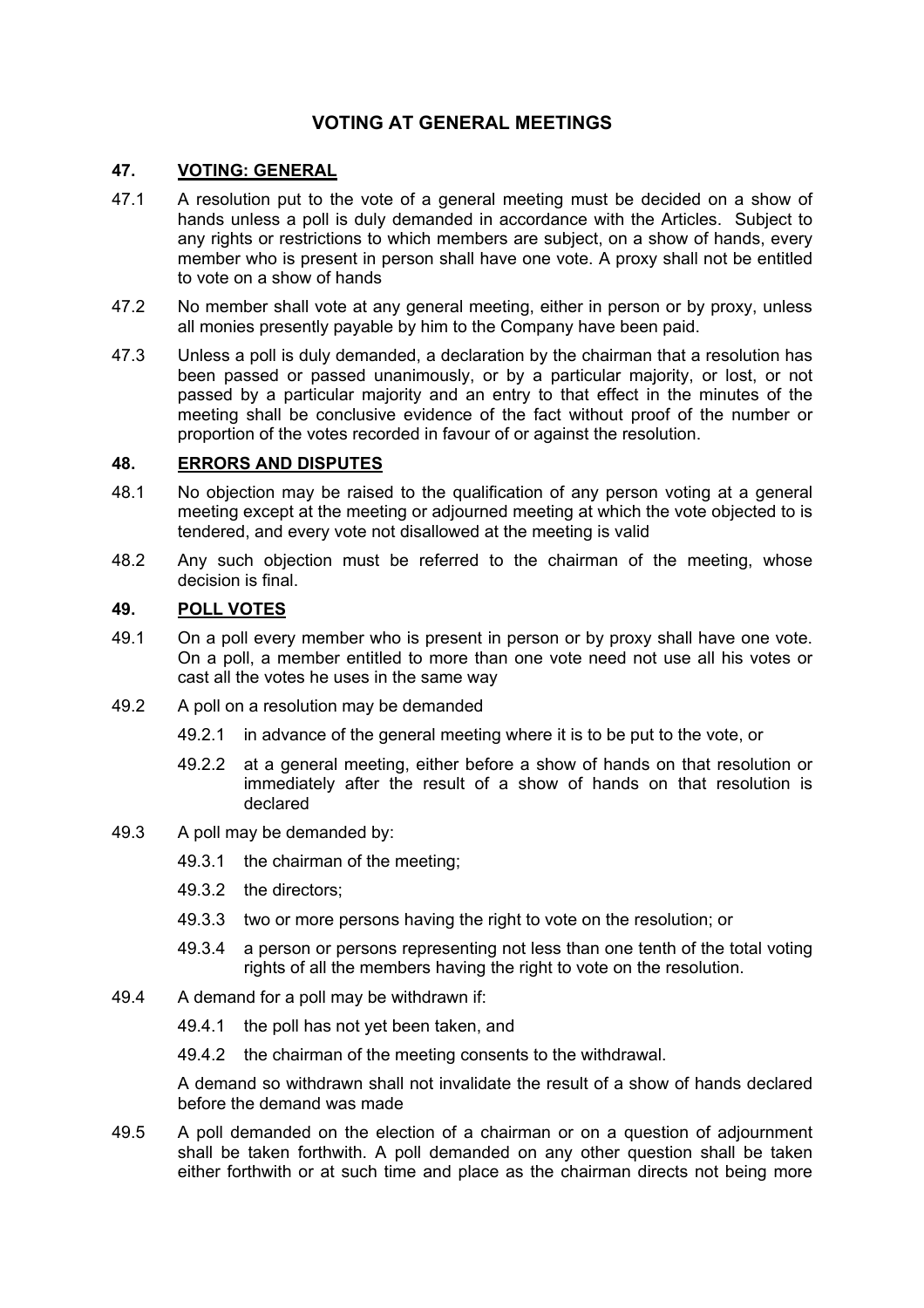than thirty days after the poll is demanded. The demand for a poll shall not prevent the continuance of a meeting for the transaction of any business other than the question on which the poll was demanded. If a poll is demanded before the declaration of the result of a show of hands and the demand is duly withdrawn, the meeting shall continue as if the demand had not been made

- 49.6 No notice need be given of a poll not taken forthwith if the time and place at which it is to be taken are announced at the meeting at which it is demanded. In any other case at least seven Clear Days' notice shall be given specifying the time and place at which the poll is to be taken
- 49.7 The result of the poll shall be deemed to be the resolution of the meeting at which the poll was demanded

### **50. CONTENT OF PROXY NOTICES**

- 50.1 Subject to the provisions of these Articles, a member is entitled to appoint another person as his proxy to exercise all or any of his rights to attend and to speak and vote at a general meeting. A member may appoint more than one proxy in relation to a meeting, provided that each proxy is appointed to exercise different voting rights held by that member.
- 50.2 Proxies may only validly be appointed by a notice in writing (proxy notice) which:
	- 50.2.1 states the name and address of the member appointing the proxy;
	- 50.2.2 identifies the person appointed to be that member's proxy and the general meeting in relation to which that person is appointed,
	- 50.2.3 is signed by or on behalf of the member appointing the proxy, or is authenticated in such manner as the directors may determine, and
	- 50.2.4 is delivered to the Company in accordance with the Articles and in accordance with any instructions contained in the notice of the general meeting (or adjourned meeting) to which they relate and received by the Company:
		- (a) in the case of a general meeting or adjourned meeting, not less than forty-eight hours before the time for holding the meeting or adjourned meeting at which the right to vote is to be exercised;
		- (b) in the case of a poll taken more than forty-eight hours after it is demanded, after the poll has been demanded and not less than twenty-four hours before the time appointed for the taking of the poll; or
		- (c) where the poll is not taken forthwith but is taken not more than fortyeight hours after it was demanded, at the time at which the poll was demanded or twenty-four hours before the time appointed for the taking of the poll, whichever is the later;

and a proxy notice which is not delivered and received in such manner shall be invalid.

- 50.3 The Company may require proxy notices to be delivered m a particular form, and may specify different forms for different purposes.
- 50.4 Proxy notices may specify how the proxy appointed under them is to vote (or that the proxy is to abstain from voting) on one or more resolutions and the proxy is obliged to vote or abstain from voting in accordance with the specified instructions. However, the Company is not obliged to check whether a proxy votes or abstains from voting as he has been instructed and shall incur no liability for falling to do so.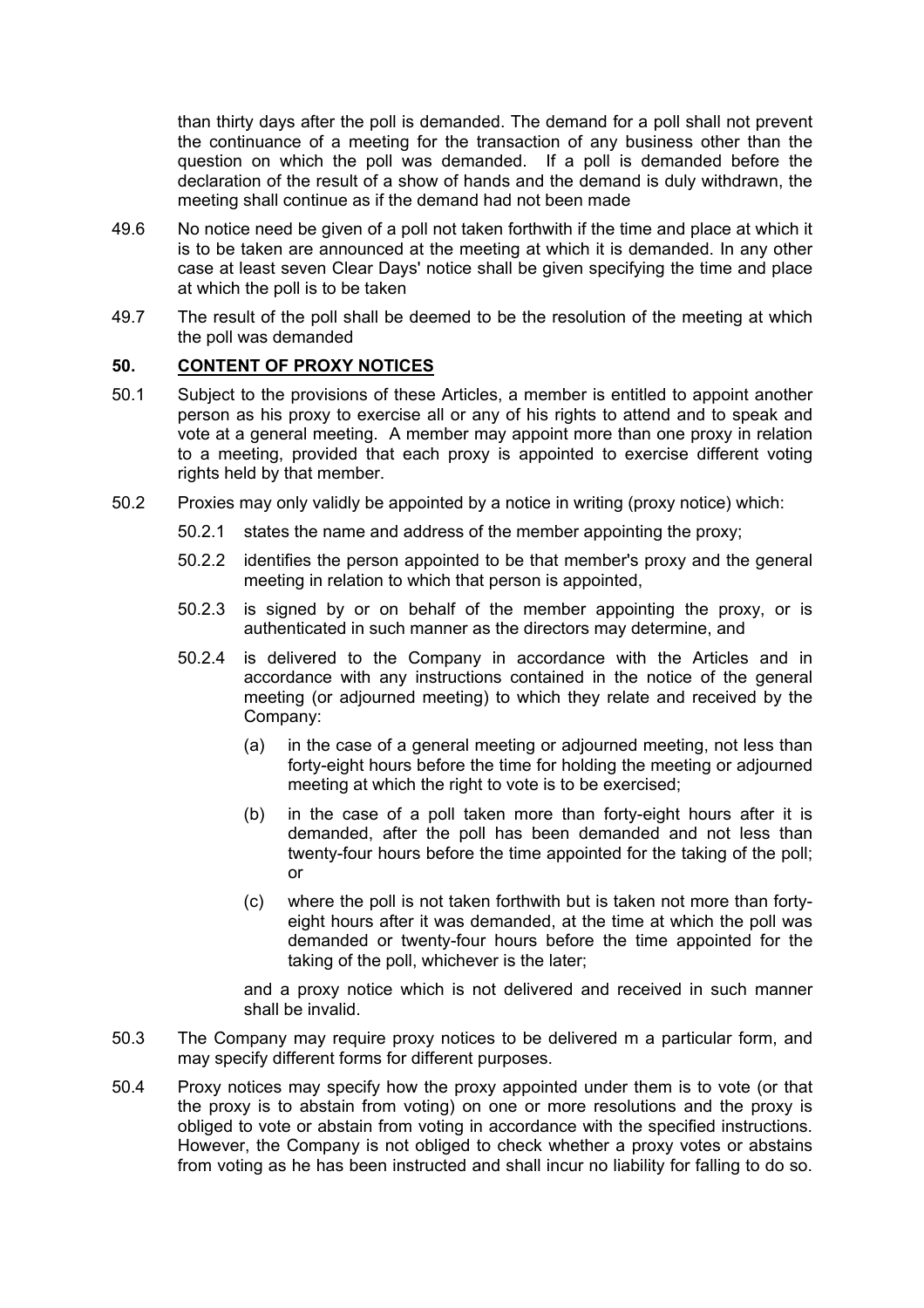Failure by a proxy to vote or abstain from voting as instructed at a meeting shall not invalidate proceedings at that meeting

- 50.5 Unless a proxy notice indicates otherwise, it must be treated as
	- 50.5.1 allowing the person appointed under it as a proxy discretion as to how to vote on any ancillary or procedural resolutions put to the meeting, and
	- 50.5.2 appointing that person as a proxy in relation to any adjournment of the general meeting to which it relates as well as the meeting itself

### **51. DELIVERY OF PROXY NOTICES**

- 51.1 Any notice of a general meeting must specify the address or addresses (proxy notification address) at which the Company or its agents will receive proxy notices relating to that meeting, or any adjournment of it, delivered in hard copy or electronic form
- 51.2 A person who in entitled to attend, speak or vote (either on a show of hands or on a poll) at a general meeting remains so entitled in respect of that meeting or any adjournment of it, even though a valid proxy notice has been delivered to the Company by or on behalf of that person to a proxy notification address
- 51.3 An appointment under a proxy notice may be revoked by delivering to the Company a notice in writing given by or on behalf of the person by whom or on whose behalf the proxy notice was given
- 51.4 A notice revoking a proxy appointment only takes effect if it is received by the Company:
	- 51.4.1 in the case of a general or adjourned meeting, not less than forty-eight hours before the time for holding the meeting or adjourned meeting at which the right to vote is to be exercised.
	- 51.4.2 in the case of a poll taken more than forty-eight hours after it was demanded, not less than twenty-four hours before the time appointed for the taking of the poll, or
	- 51.4.3 in the case of a poll not taken forthwith but not more than forty-eight hours after it was demanded, at the time at which it was demanded or twenty-four hours before the time appointed for the taking of the poll, whichever IS later

and a notice which is not delivered and received in such manner shall be valid

- 51.5 In calculating the periods referred to in Article 50 (Content of proxy notices) and this Article 51, no account shall be taken of any part of a day that is not a working day.
- 51.6 If a proxy notice is not executed by the person appointing the proxy, it must be accompanied by written evidence of the authority of the person who executed it to execute it on the appointor's behalf.

### **52. AMENDMENTS TO RESOLUTIONS**

- 52.1 An ordinary resolution to be proposed at a general meeting may be amended by ordinary resolution if:
	- 52.1.1 notice of the proposed amendment is given to the Company in writing by a person entitled to vote at the general meeting at which it is to be proposed not less than 48 hours before the meeting is to take place (or such later time as the chairman of the meeting may determine), and
	- 52.1.2 the proposed amendment does not, in the reasonable opinion of the chairman of the meeting, materially alter the scope of the resolution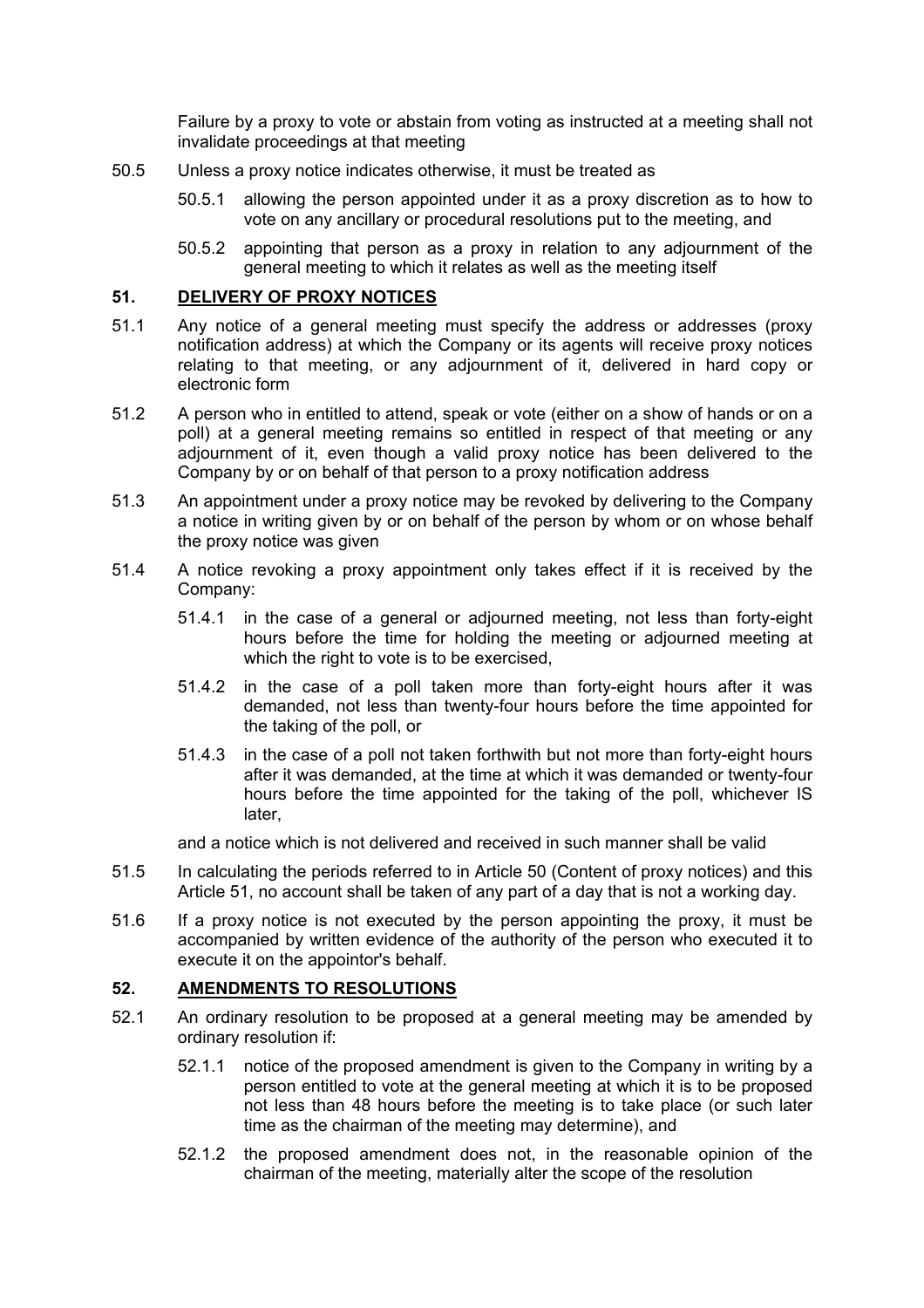- 52.2 A special resolution to be proposed at a general meeting may be amended by ordinary resolution, if:
	- 52.2.1 the chairman of the meeting proposes the amendment at the general meeting at which the resolution is to be proposed, and
	- 52.2.2 the amendment does not go beyond what is necessary to correct a grammatical or other non-substantive error in the resolution.
- 52.3 If the chairman of the meeting, acting in good faith, wrongly decides that an amendment to a resolution is out of order, the chairman's error does not invalidate the vote on that resolution

### **53. WRITTEN RESOLUTIONS**

53.1 A resolution of the members may be passed as a written resolution in accordance with chapter 2 of part 13 of CA 2006

### **PART 5**

### **MISCELLANEOUS PROVISIONS COMMUNICATIONS**

#### **54. MEANS OF COMMUNICATION TO BE USED**

- 54.1 Subject to the Articles, anything sent or supplied by or to the Company under the Articles may be sent or supplied in any way in which the CA 2006 provides for documents or information which are authorised or required by any provision of CA 2006 to be sent or supplied by or to the Company
- 54.2 Any notice, document or other information shall be deemed served on or delivered to the intended recipient
	- 54.2.1 If properly addressed and sent by prepaid United Kingdom first class post to an address in the United Kingdom, forty-eight hours after it was posted,
	- 54.2.2 If properly addressed and delivered by hand, when it was given or left at the appropriate address;
	- 54.2.3 If properly addressed and send or supplied by electronic means forty- eight hours after the document or information was sent or supplied, and
	- 54.2.4 If sent or supplied by means of a website, when the material is first made available on the website or (if later) when the recipient receives (or is deemed to have received) notice of the fact that the material is available on the website.

For the purposes of this Article 54.2, no account shall be taken of any part of a day that is not a working day.

- 54.3 In proving that any notice, document or other information was properly addressed, it shall be sufficient to show that the notice, document or other information was delivered to an address permitted for the purpose by of CA 2006.
- 54.4 Subject to the Articles, any notice or document to be sent or supplied to a director in connection with the taking of decisions by directors may also be sent or supplied by the means by which that director has asked to be sent or supplied with such notices or documents for the time being
- 54.5 A director may agree with the Company that notices or documents sent to that director in a particular way are to be deemed to have been received within a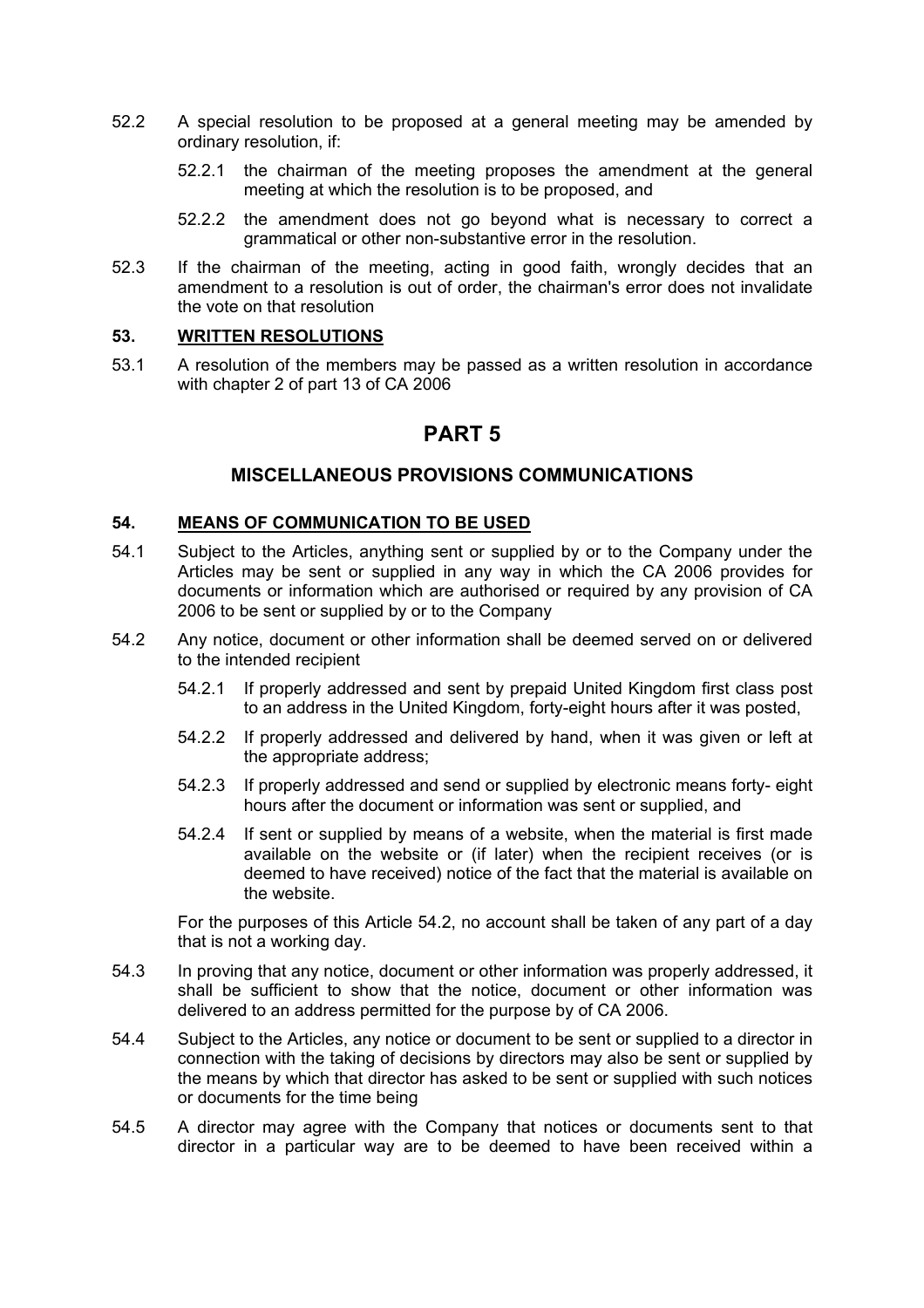specified time of their being sent, and for the specified time to be less than fortyeight hours.

54.6 In the case of joint members, all notices or documents shall be given to the joint member whose name stands first in the register in respect of the joint holding. Notice so given shall be sufficient notice to all of the joint members. Where there are Joint members, anything which needs to be agreed or specified m relation to any notice, document or other information to be sent or supplied to them can be agreed or specified by any one of the joint members The agreement or specification of the joint member whose name stands first in the register will be accepted to the exclusion of the agreement or specification of any other joint member(s) whose name(s) stand later in the register.

### **ADMINISTRATIVE ARRANGEMENTS**

### **55. COMPANY SEALS**

- 55.1 Any common seal may only be used by the authority of the directors.
- 55.2 The directors may decide by what means and in what form any common seal is to be used
- 55.3 Unless otherwise decided by the directors, if the Company has a common seal and it is affixed to a document, the document must also be signed by either at least two authorised persons or at least one authorised person in the presence of a witness who attests the signature
- 55.4 For the purposes of this Article, an authorised person is:
	- 55.4.1 any director of the Company;
	- 55.4.2 the Company secretary (if any); or
	- 55.4.3 any person authorised by the directors for the purpose of signing documents to which the common seal is applied.

### **DIRECTORS' INDEMNITY AND INSURANCE**

#### **56. INDEMNITY**

- 56.1 Subject to Article 56.2, but without prejudice to any indemnity to which a relevant officer is otherwise entitled.
	- 56.1.1 each relevant officer shall be indemnified out of the Company's assets against all costs, charges, losses, expenses and liabilities incurred by him as a relevant officer·in the actual or purported execution and/or discharge of his duties, or in relation to them; and
	- 56.1.2 the Company may provide any relevant officer with funds to meet expenditure incurred or to be incurred by him in connection with any proceedings or application referred to in Article 56.1.1 and otherwise may take any action to enable any such relevant officer to avoid incurring such expenditure
- 56.2 This Article does not authorise any indemnity which would be prohibited or rendered void by any provision of the Companies Acts or by any other provision of law